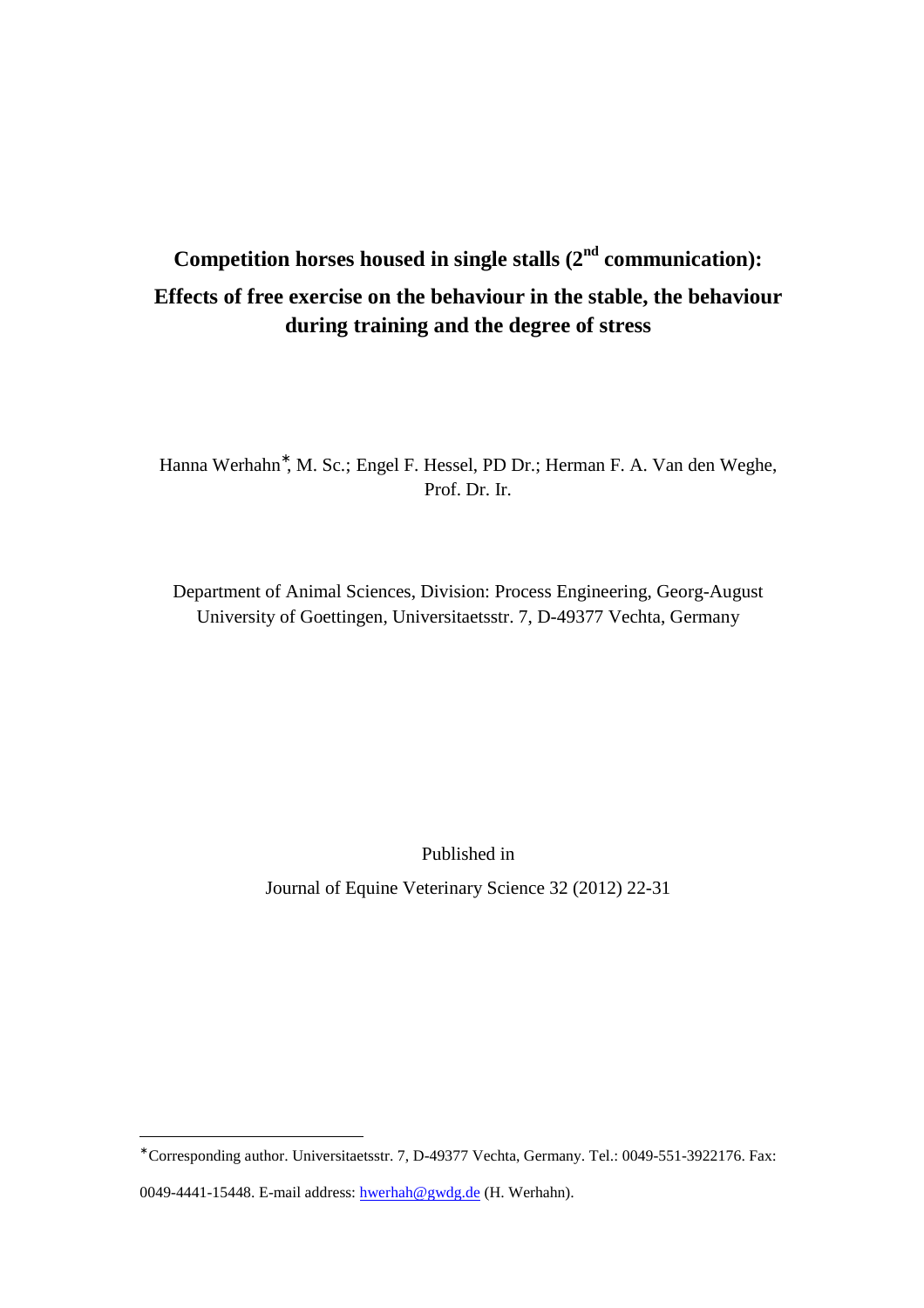#### **ABSTRACT**

Although housing horses in single stalls limits their natural behaviour to a great extent, this housing system is widespread in Germany, especially for competition horses. To improve the welfare of this system, free exercise on pastures or paddocks is deemed suitable, but it is also feared because of injuries and decreased willingness/motivation to perform. In the present study, three treatments were investigated with regard to their effect on the behaviour of six competition horses in the stable and during training, and on their degree of stress: daily training without free exercise (NT), solitary turnout for two hours after training (ST) and two-hour turnout in groups of two after training (GT). The horses' behaviour in the stable was continuously analysed via video recordings (2 pm to 6 am) on three days at the end of each treatment. The degree of stress was evaluated daily by heart rate variability (HRV) at rest. The behaviour during training was evaluated by a questionnaire answered by the riders and the distance covered during training was measured by GPS. When no turnout was allowed (NT), the horses showed less lying in the stable compared to the treatments with turnout. HRV measurements resulted in great individual differences but generally there was a higher degree of stress shown with the treatment NT according to the parameters SDNN, RMSSD and LF/HF. The willingness to perform was evaluated as being slightly better in the treatments with turnout than in the treatment without turnout.

**Keywords**: horse, turnout, single stall, behaviour, HRV.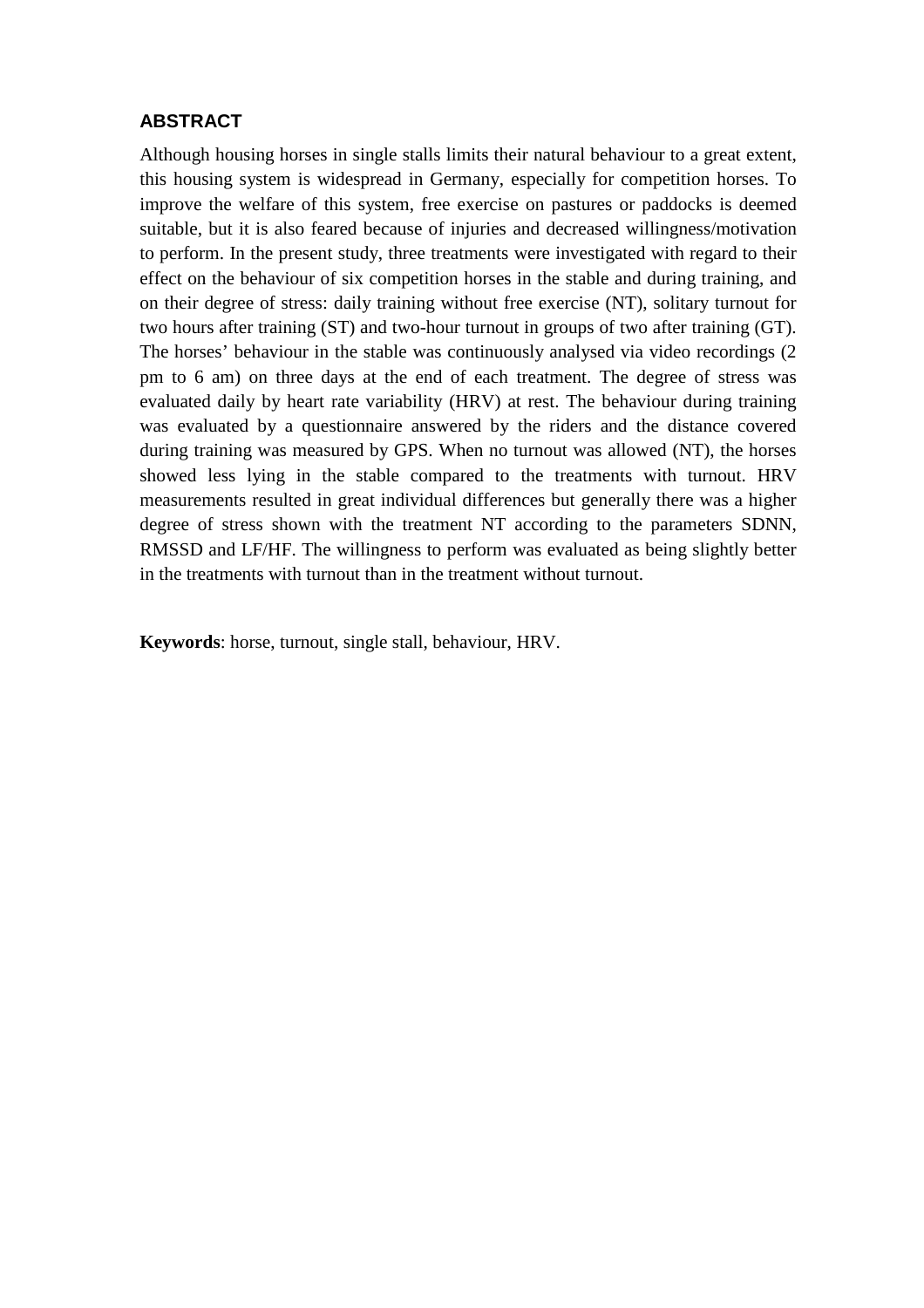#### **1. Introduction**

Free-ranging horses spend up to 16 hours a day foraging, which generally happens with a slow and steady walk [1, 2]. They also spend their whole lives in (family) bands with a constant social hierarchy [3, 4]. Although housing horses in single stalls limits their natural behaviour to a great extent (especially exercise and social behaviour), this housing system is widespread in Germany, especially for competition horses. Free exercise on pastures or dry lots can improve the degree of animal welfare in the system [5], but allowing free exercise is not taken for granted by many horse keepers [6]. Particularly competition horses can be worth a lot of money, so the most frequent reason for not allowing free exercise is the risk of injury [7, 8]. Some riders also fear that free exercise might decrease performance in sport. Nevertheless, preventing horses' natural requirement for exercise most likely poses a stressful situation for them.

The conventional way to get information on animal welfare is the analysis of animal behaviour. In the absence of illness, behaviour patterns (regarding locomotion, social interactions, ingestion, resting, etc.) are supposed to be performed as closely as possible to an animal's behaviour under natural conditions [9]. Deviations from natural behaviour or from the normal behaviour of individuals due to changes in the environment are able to reveal valuable indications of animal welfare [10]. In the last fifteen years, measuring heart rate variability (HRV) has become an accepted method for evaluating the degree of stress in organisms caused by disease or physical or mental strain [11]. Developed in the field of human medicine, the technique has also been used to evaluate stress in animals in the recent years, amongst others in horses [12, 13, 14]. The analysis of HRV is based on the irregular time intervals between consecutive heart beats regulated by the autonomic nervous system (ANS). The primary pulse generator for heart beats, the sinoatrial node, is under control of the parasympathetic (vagal; high frequency impulse) and sympathetic (low frequency impulse) nervous systems. At rest, both branches of the ANS are active, with a dominance of vagal regulation. Irregular time intervals between consecutive heart beats (great HRV) characterise the physiological and psychological flexibility of an organism and is, therefore, an indicator of its ability to respond to stress. Due to the great importance of stress in animal welfare, HRV is an adequate tool to evaluate the effect of defined situations on an animal's well-being [11].

The aim of the present study was a systematic investigation of the effects of the prevention of free exercise and social interactions on the behaviour in the stable, during turnout and training, and on the degree of stress in competition horses under conditions of practice. Therefore, multiple parameters of behaviour and stress measured in six horses housed in single stalls were analysed in three treatments varying in the configuration of free exercise. Changes between the treatments *within* the horses were in the focus of the study instead of differences *between* the horses. To compare different horses to each other is of little information, because of very individual experiences in upbringing, housing, treatment, training etc. until becoming a competition horse. As they are widely used in Germany, the following management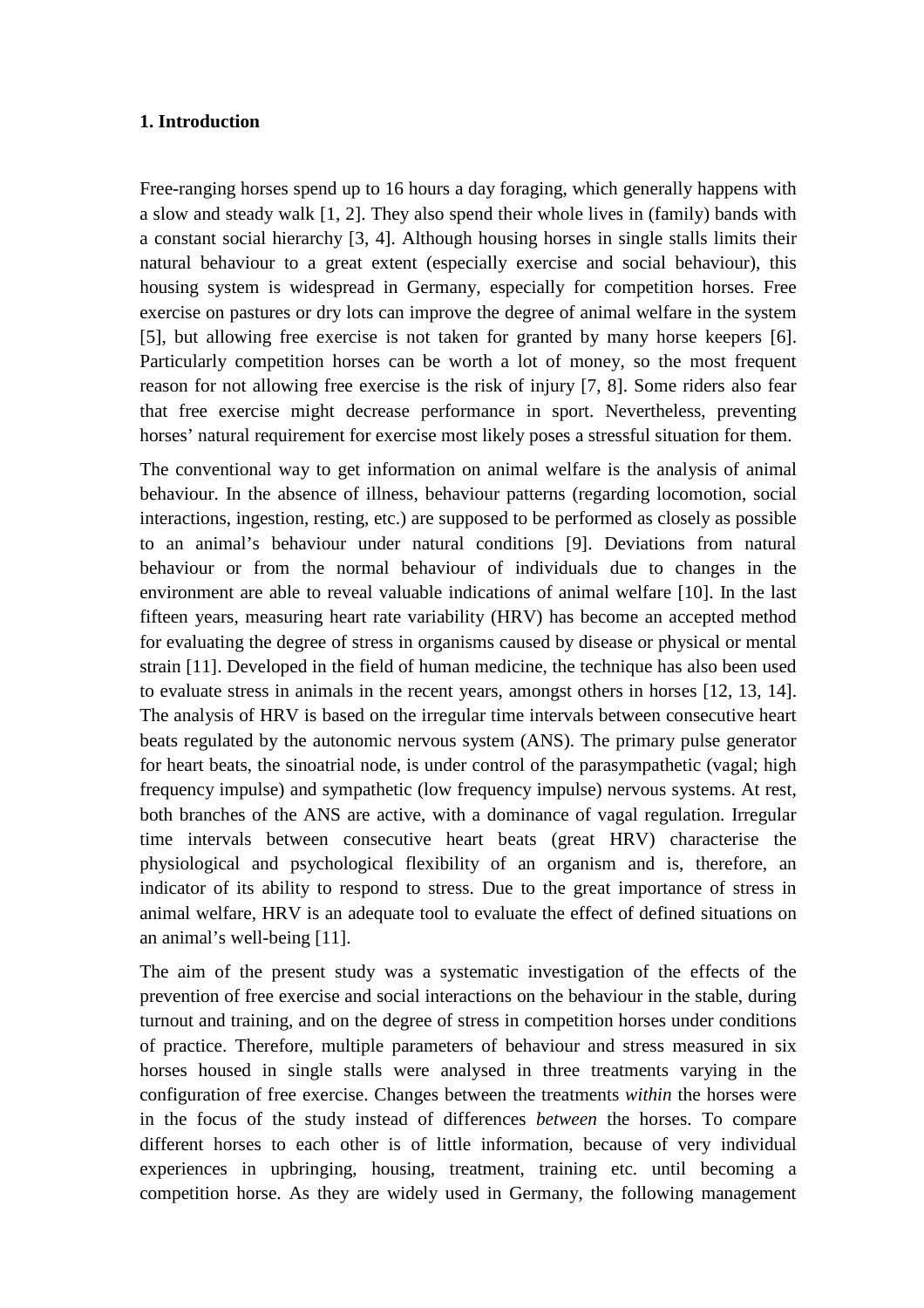practices were selected: daily training without additional free exercise (no turnout  $=$ NT), free exercise in groups of two horses after training (group turnout  $= GT$ ) and free exercise separately after training (solitary turnout  $= ST$ ). The present manuscript focuses on the degree of stress and behaviour in the stable and during training. The effect of the treatments is evaluated with regard to animal welfare to provide indications on how the single-stall housing system may be improved.

#### **2. Material and methods**

#### 2.1. Location of the study

The research was carried out in a training and competition yard in Noerten-Hardenberg (County of Goettingen, Lower Saxony, Germany) in the period from  $07<sup>th</sup>$  June until  $18<sup>th</sup>$ July, 2010. The stable contained 16 single stalls (3.00 m x 3.50 m) in two rows with an aisle (width: 4.00 m) in the middle (Fig. 1). The stalls were 0.20 m deeper than the aisle and were separated by 1.30 m hardwood walls with 1.00 m vertical lattice bars on top (distance between bars: 6.00 cm). The fronts had sliding doors (width: 1.50 m) consisting of the same material. The lattice bars of the doors had windows (width: 0.70 m) allowing the horses to put their heads into the aisle. These windows were open all the time during the investigation. The brick walls of the stable formed the back of the stalls. The stable ceiling height was 3.00 m. Along the southern side of the stable, 17 windows (0.70 m x 1.20 m) at a height of 1.50 m and with a distance of 1.20 m provided light and ventilation (windows were left slightly open). Two doors (3.00 m x 3.00 m) at the ends of the aisle were open during the day and closed at night between 10 pm and 6 am. Each stall was equipped with a feeding trough for concentrates and an automatic drinking bowl. Six stalls situated next to each other were used for the investigation (Fig. 1). All the stalls in the stable had horses in them and the horse next to Horse 6 did not change during the investigation.



Fig. 1. Outline of the stable including the positions of the experimental stalls (Horses 1-6), cameras and computer.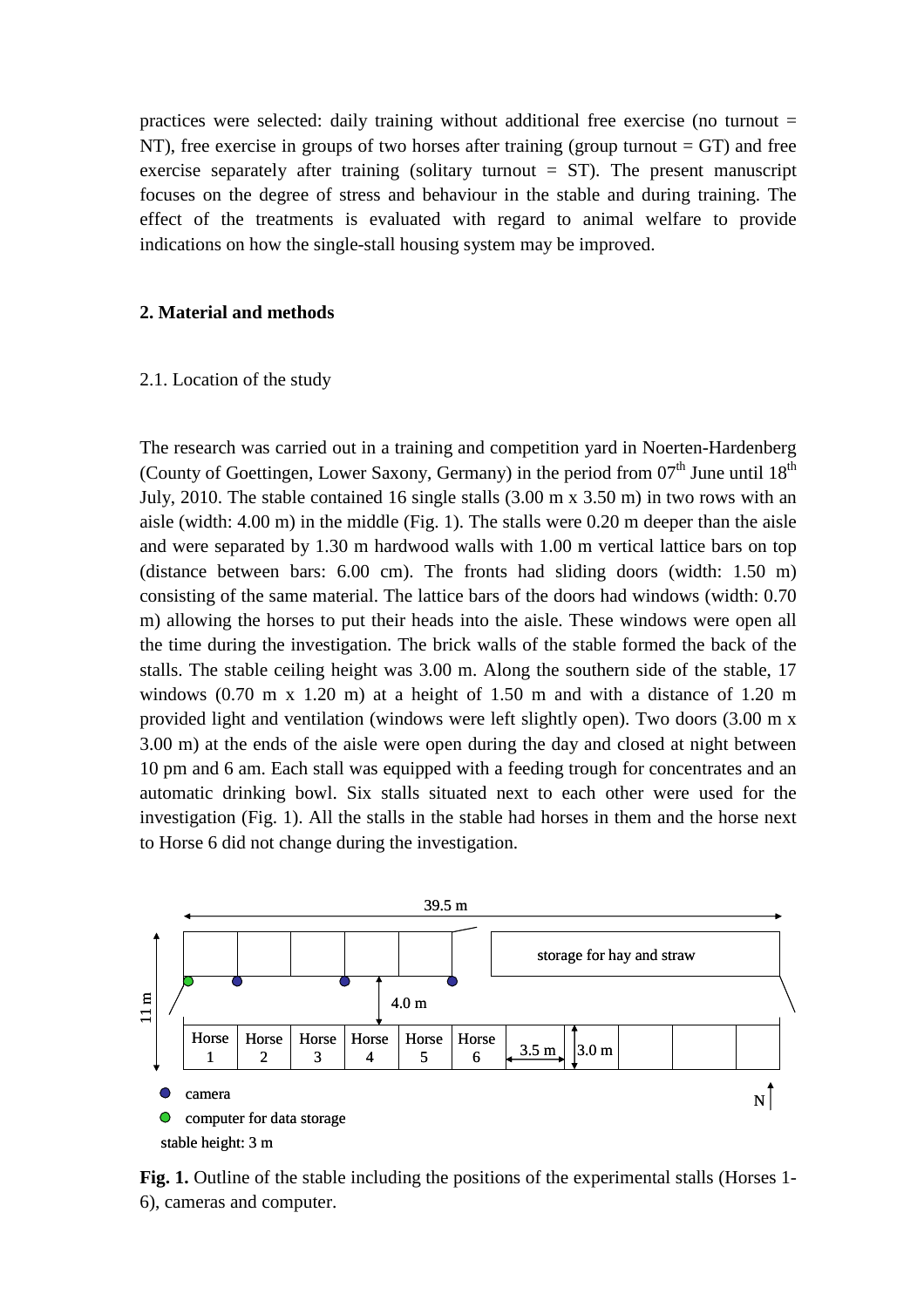The pasture was located about 300 m southwest of the stable. Its dimensions were 60 m x 90 m. For the investigation, the area was divided into three paddocks of 30 m x 60 m using electrical fences. This size gave the horses enough space for free exercise in walk, trot and canter (German guidelines advise at least 150 m<sup>2</sup> for two horses [15]).

# 2.2. Animals

Six German Warmblood Horses (height between 1.65 m and 1.75 m; weight between 600 kg and 650 kg) were used for the investigation. All six horses were schooled in dressage and show jumping, and were deployed in competitions in one of these disciplines at pre-novice to advanced class. Horse 1 (H1) was a four-year-old Hanoverian mare. Horse 2 (H2) was a six-year-old Hanoverian gelding. Horse 3 (H3) was a seven-year-old Holstein gelding. Horse 4 (H4) was a ten-year-old Hanoverian gelding. Horse 5 (H5) was a four-year-old Hanoverian gelding. Horse 6 (H6) was a sixyear-old Hanoverian gelding. These horses were selected because they were of similar age, available for the whole study (not for sale within the time of the study), trained by one rider, trained at the same time of day during the whole study and their owners agreed that they passed all three treatments.

All six horses were moved into their experimental stalls two weeks before the investigation was started. They were accommodated in six stalls next to each other and the experimental group partners were kept in neighbouring stalls. They were used to having free exercise three to four times a week on pasture or paddock (both on their own and with their experimental group partner for one to two hours). The riders were asked to retain their way of training during the investigation according to their normal routine. As the way of training was not standardised duration varied (between 21 and 65 minutes).

2.3. Bedding materials and feed

The experimental stalls were strewn with wheat straw. New straw (approximately 10 kg per stall) was given every morning after feeding and the stalls were mucked out only once every four weeks.

Oats and muesli (Torneo Muesli, onOvo GmbH, Hann. Muenden, Germany) were fed three times a day (06:00 am, 12:00 am, 04:00 pm). At 12:00 am, 50 g of mineral feed (Torneo Mineral, onOvo GmbH, Hann. Muenden, Germany) was added to the concentrates. H1 received 1.3 kg muesli three times a day. All other horses received 1 kg of oats at  $6:00$  am and  $4:00$  pm and  $0.5$  kg of oats and  $0.7$  kg of muesli at  $12:00$  am. Hay was given in the morning and in the afternoon before the concentrates. H3 received 4 kg of hay at any one time and while all other horses received 5 kg. The amount of feed, feeding quality and type remained constant over the course of the experiments. Water was available in the stable at all times for each individual horse.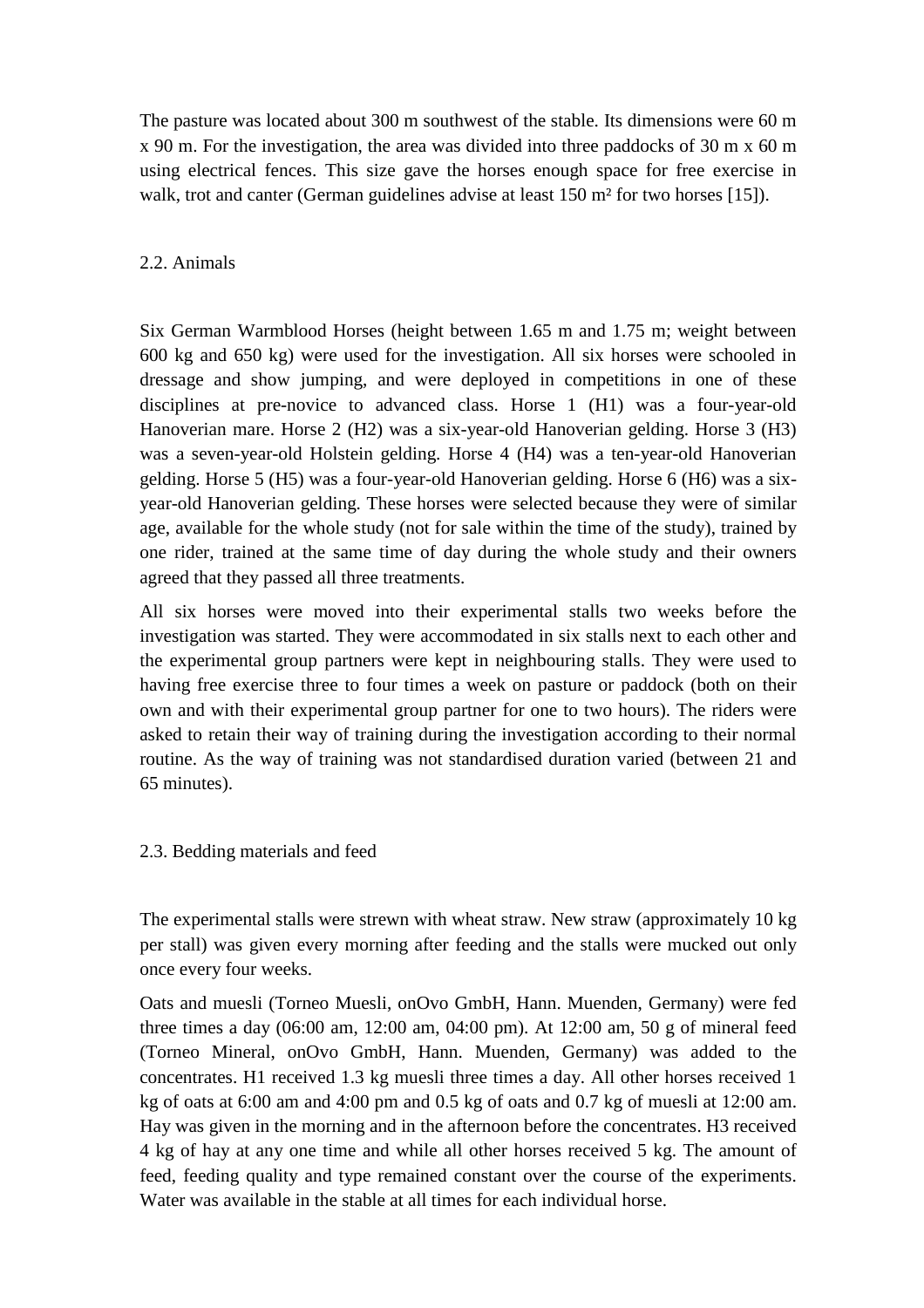## 2.4. Measurement techniques

## *Behaviour in the stable*

Three video cameras (Panasonic CCTV WV-BP 310, Panasonic Corporation, Kadoma, Osaka, Japan) were fixed underneath the ceiling opposite to the experimental stalls (Fig. 1), so each camera recorded the behaviour of two horses. To allow recording at night, infrared light sources were fixed underneath the ceiling within each stall. The videos were recorded in digital format using a Noldus MPEG Recorder 2.1 (Noldus Information Technology, Wageningen, The Netherlands). A computer to record data (Dell Precision T3400 Workstation, Dell Inc., Round Rock, Texas, USA) and a monitor screen to control recordings were located in a metal box within the stable (Fig. 1). The recordings were stored daily on external hard disks. Subsequently, the data was analysed using the Observer XT 9.0 (Noldus Information Technology, Wageningen, The Netherlands).

# *Heart rate variability*

Six Polar Equine RS800CX Science devices (Polar Electro Oy, Kempele, Finland) were used to measure the HRV of the horses at rest. The devices consist of a measuring girth containing two electrodes, a sender fixed on the girth, and a receiver. The receiver was located in a pocket fixed on an ordinary blanket girth. Each horse was equipped with a measuring girth and a blanket girth carrying the receiver daily from about 9:00 pm until 8:00 am. For better conduction of the electric potential of the heart action from the body surface, the horse's coat underneath the electrodes was wetted using ultrasound gel. The girths were padded in the area of the withers to avoid physical irritation. After measurement, the data were read out and stored using the software program Polar ProTrainer Equine Edition (Polar Electro Oy, Kempele, Finland).

# *Distance Covered during training*

Four global positioning system (GPS) devices — Garmin Forerunner 205 (Garmin, Olathe, Kansas, USA) — were used to record the distance covered and the duration of training. The devices were fixed around the riders' wrists. The measurements were started when the horse and rider left the stable for training and stopped when they returned to the stable. After training, the data was read out and stored using the software program Garmin Training Center (Garmin, Olathe, Kansas, USA).

# *Behaviour during training*

The riders registered the horses' behaviour during training with the aid of a questionnaire. The horses' behaviour during the working phase of training (answer possibilities: particularly quiet, rather quiet, normal, rather agitated, particularly agitated), its concentration (answer possibilities: particularly good, rather good, normal, rather bad, particularly bad), contumacy (bucking, rearing, working against the rider etc.; answer possibilities: particularly little, rather little, normal, rather intense, particularly intense) and the horse's urge to move (answer possibilities: particularly low, rather low, normal, rather strong, particularly strong) had to be described. The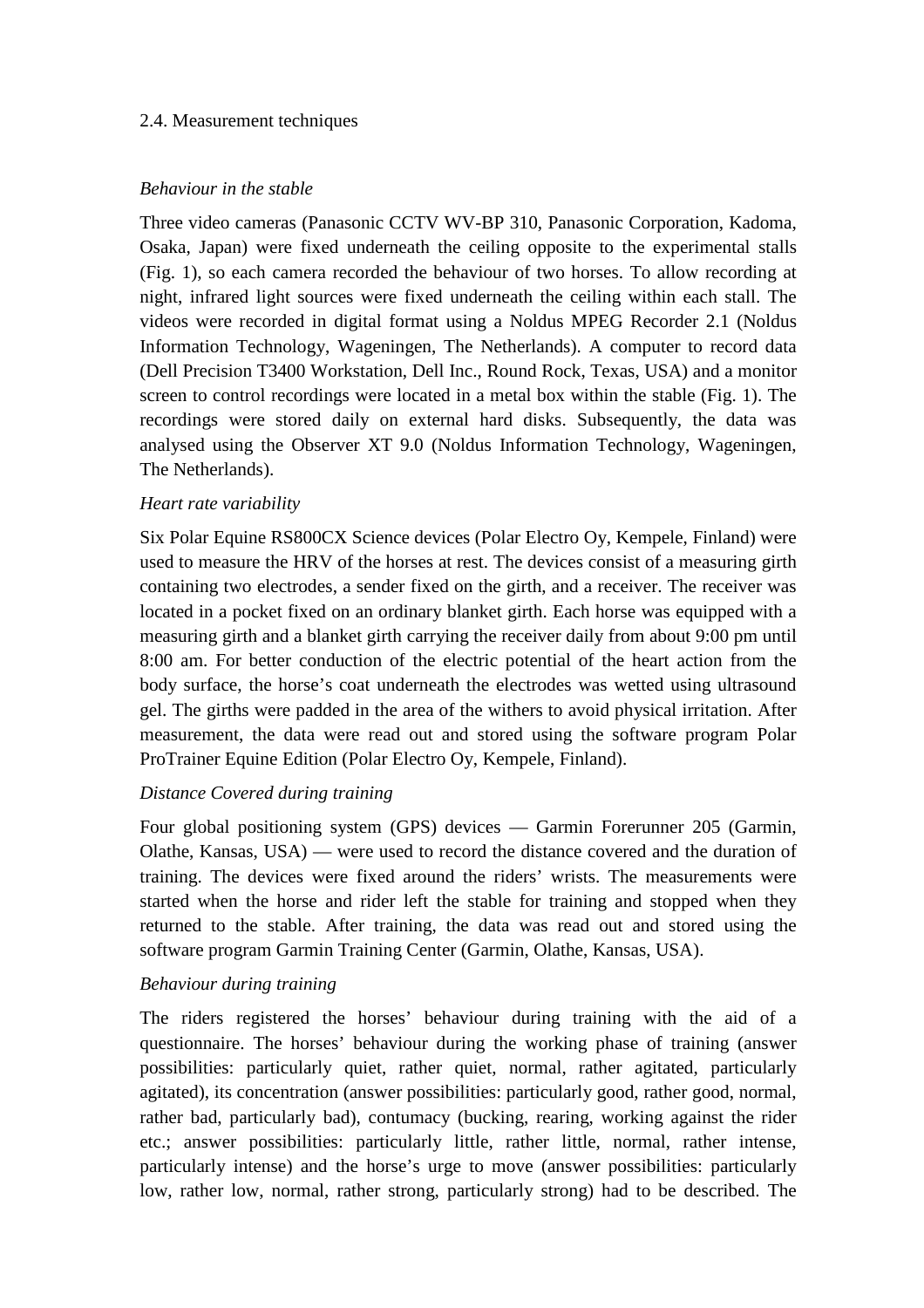riders were asked to compare each horse's behaviour during training in each of the respective treatments to the horse's previous behaviour during training. For organizational reasons it was not possible to blind the riders to the treatments. Training was carried out by three experienced riders (one rider trained H1, H2, H3 and H5; one rider trained H4; one rider trained H6), who also presented the horses at competitions. To retain the experimental rhythm of the day, the riders sometimes had to swap horses (e.g. if a rider had no time to ride in the morning one of the other riders trained the horse). To avoid differences in evaluation within the horses caused by different riders, only evaluations of the "main" rider of each horse were considered in the final analysis.

#### *Temperature and relative humidity*

During the experiments, two Tinytag Plus 2 loggers (Gemini Data Loggers Ltd., Chichester, UK) recorded air temperature and relative humidity hourly outside and within the stable.

## 2.5. Experimental design

The study was carried out under conditions of practice, because results of absolutely standardized conditions in relation to this topic cannot be transferred to practice and so are of little information. The whole investigation took six weeks and was divided into three two-week-periods. The experimental horses were also arranged into three groups (Group  $1 = H1$  and H2; Group  $2 = H3$  and H4; Group  $3 = H5$  and H6). During the investigation, all six horses passed through each of the three treatments; each treatment lasted for two weeks. In the first treatment, free exercise was allowed after training for two hours in groups of two horses (group turnout  $= GT$ ). In the second treatment, solitary turnout (one horse per pasture) was allowed for two hours after training (solitary turnout  $= ST$ ), while in the third treatment, no free exercise was allowed in addition to training (no turnout  $= NT$ ). Group 1 started with ST then was subjected to GT and then NT. Group 2 was given NT at first then ST and then GT. Group 3 started with GT then was subjected to NT and then ST (Table 1).

| <b>rapic 1:</b> Experimental design. |                    |                 |                 |  |  |  |  |  |
|--------------------------------------|--------------------|-----------------|-----------------|--|--|--|--|--|
| Period of time                       | Group 1<br>Group 2 |                 | Group 3         |  |  |  |  |  |
|                                      | (Horses $1+2$ )    | (Horses $3+4$ ) | (Horses $5+6$ ) |  |  |  |  |  |
| Period 1 (weeks $1+2$ ) ST           |                    | NT              | GT              |  |  |  |  |  |
| Period 2 (weeks $3+4$ )              | <b>GT</b>          | <b>ST</b>       | NT              |  |  |  |  |  |
| Period 3 (weeks $5+6$ )              | NT.                | GT              | SТ              |  |  |  |  |  |
|                                      |                    |                 |                 |  |  |  |  |  |

**Table 1:** Experimental design.

 $NT = no$  turnout.  $ST =$  solitary turnout.  $GT =$  group turnout.

Training was carried out according to the horses' individual training schedule between 8:00 and 11:00 am with the aim to achieve better performance at competition. Training was not standardised, because this would have been against practice, put the horses behind their individual training pensum and so caused a financial loss for the owners if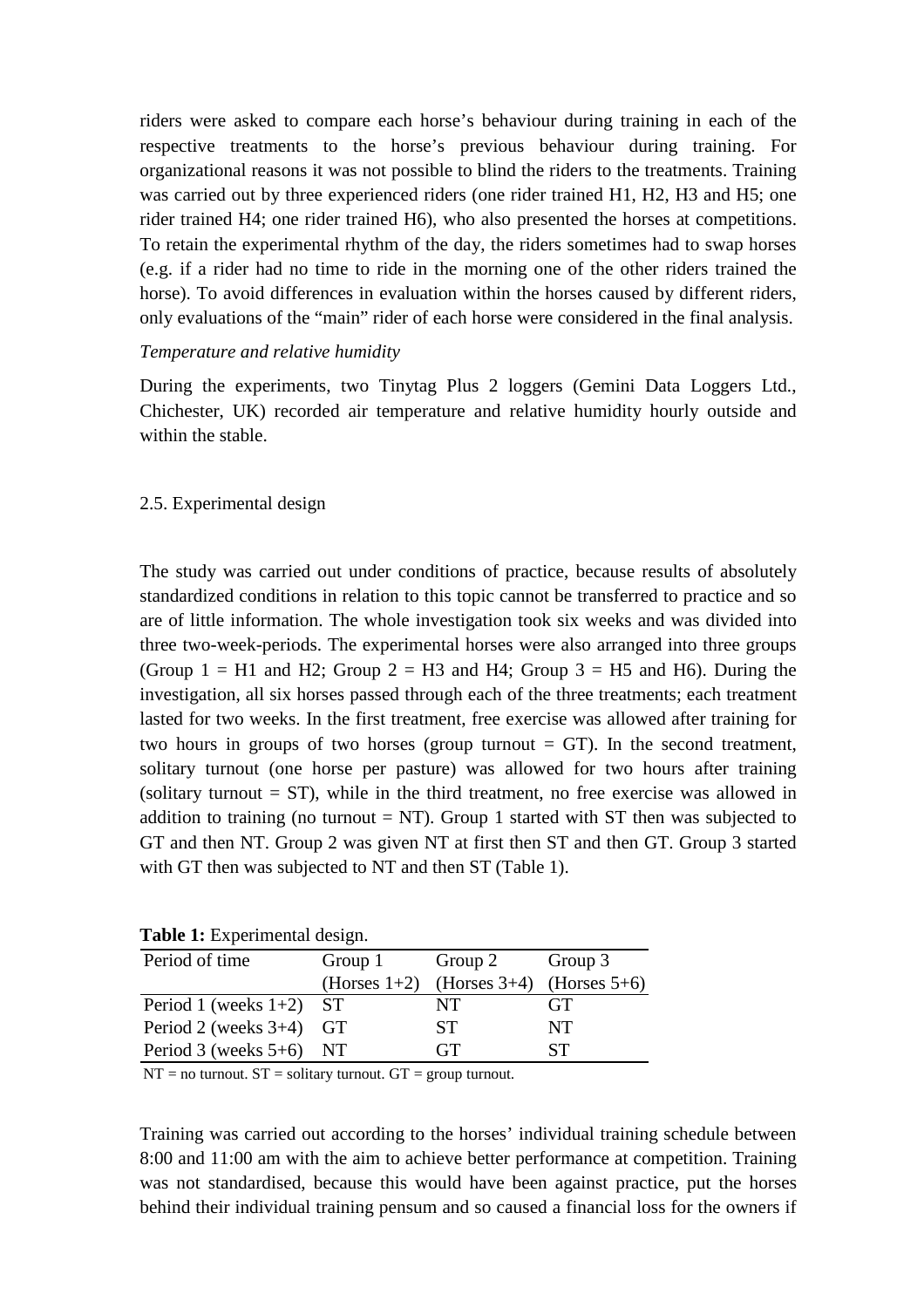offered for sale. After training, between 11:00 am and 2:00 pm, free exercise on pasture was allowed according to the respective treatment. In the treatment with turnout, the midday feeding was given after turnout. Depending on the particular time of training, the horses spent 30 to 120 minutes within their stalls between training and turnout.

# 2.6. Data collection

The data was collected daily from Monday to Friday. No data was collected on Saturdays and Sundays, because most of the experimental horses were taking part in competitions on one of the days within the region around the stable (so they did not stay over night). On days of competition, the free exercise was given according to the treatment the horses were being subjected to at the time. The exact time of day for training and turnout sometimes differed from the experimental times on Mondays to Fridays*.* The day after competition was always excluded of the analysis.

## *Behaviour in the stable*

Video recordings of the horses' behaviour in the stalls were analysed on three consecutive days of each period of the investigation. Because the horses were supposed to be acclimatized to the treatment, the days at the end of the second week were chosen for behaviour observation. The observations were carried out continuously by one person (who also carried out the experiment) between 2.00 pm and 6.00 am the next morning (16 h), while all the horses were in their stalls. *Frequency*, *mean duration* per appearance and *total duration* within the observation time were documented for each recorded type of behaviour.

The observed behaviours were grouped into five categories: "eating" (hay and concentrates), "standing alert" (watching the surroundings attentively or nervously), "occupation" (investigating/eating bedding material, drinking, investigating stall equipment like trough, grits, drinking bowl, etc.), "dozing" (stand quietly, one hind leg relaxed) and "lying" (sternal and lateral recumbency). Additionally, the *frequency* of "locomotion" (more than three steps without interruption) was recorded.

#### *Heart rate variability*

To estimate HRV, the inter-beat-interval data of four (the least common denominator of lying periods per night) five-minute intervals from different periods of recumbency between 0 am and 5 am were selected and analysed for each horse and each night. The five-minute intervals were chosen in the middle of the periods of recumbency (mean duration: 29.07 min.) when the horse was lying quietly.

To ensure a correct interpretation of the measurements, it is advised to analyse more than one parameter [16]. The following HRV variables were quantified in the present study: two time domain parameters, SDNN (standard deviation of inter-beat-intervals in ms; indicates general variability) and RMSSD (square root of the mean of the sum of the squares of differences between successive inter-beat-intervals in ms; indicates vagal activity), and one frequency domain parameter LF/HF (ratio between low frequency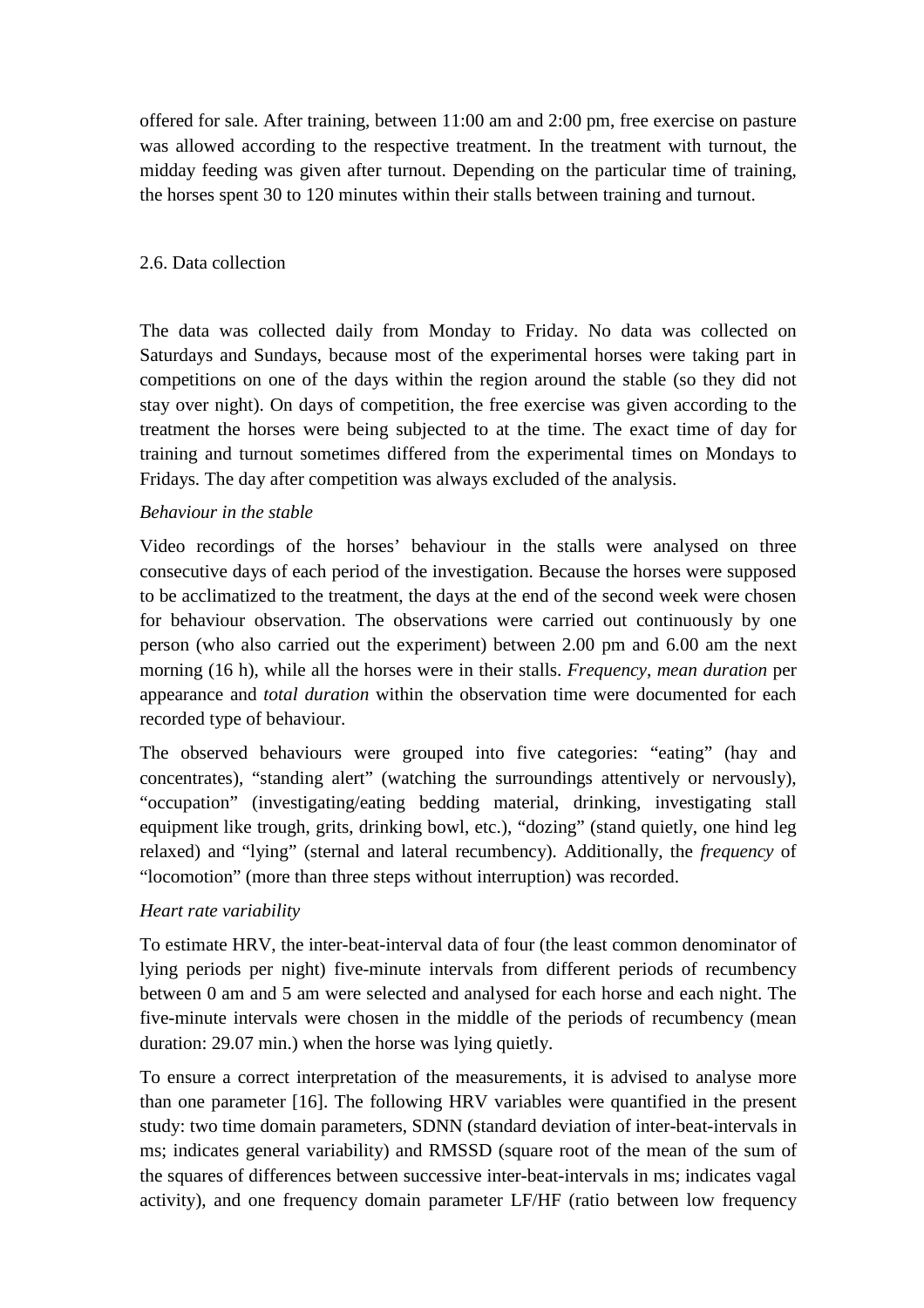(LF, ms²) and high frequency (HF, ms²) content of the IBI signal; indicates sympathovagal balance of regulation). The normal values for LF/HF range between 1.5 and 2.0. The parameters SDNN and RMSSD vary widely so normal values have not been defined [16].

The software program Kubios HRV (Biosignal Analysis and Medical Imaging Group, Kuopio, Finland) was used to calculate the chosen parameters. Artefact correction was adjusted at 0.5 sec (i.e. intervals deviating more than 50% from the previous interval are deleted) and interpolation rate at 2 Hz. The frequency band ranges were set from 0.01 to 0.07 Hz for LF and from 0.07 to 0.6 Hz for HF according to the recommendations of Kuwahara et al. [17] for HRV analysis in horses. The mean values of the aforementioned parameters were calculated per horse and night and these were used for statistical analysis.

## *Behaviour and distance covered during training*

To create more concrete statements about the horses' willingness to perform out of the differentiated answers given in the questionnaire, the riders' answers about the horses' behaviour during the working phase, concentration and contumacy were summarized into the feature "willingness to perform". In addition to the questionnaire, the distance covered during training and the total duration of training was documented by the GPS devices. This was conduced to get an indication on the amount of exercise provided by training.

## *Temperature and relative humidity*

The air temperature and relative humidity values were averaged according to the focus of the analysis. For the video observations, the values measured within the stable were averaged over the observation time (2:00 pm to 6:00 am). For the HRV data, the temperature and relative humidity measured within the stable were averaged over night (9:00 pm to 6:00 am). For the GPS data and behaviour during training, the values measured outside the stable were averaged over the period of training (8:00 to 11:00 am).

#### 2.6. Statistical analysis

The statistical evaluation of the data was carried out with the software program SAS 9.1 (SAS Inst. Inc., Cary NC, USA).

The video observations resulted in values for the parameters *total duration*, *frequency* and *mean duration per appearance* for the behaviours "eating", "occupation", "standing alert", "dozing" and "lying". As "locomotion" only occurred briefly, just *frequency* was recorded. If the data sets were not available in Gaussian distributions, they were transformed by taking the logarithm. The analysis of variance was computed by GLM procedure (general linear model) considering the random effect of the horse, the fixed effect of the treatment and the interaction between horse and treatment (for all behaviours except for "locomotion"). The fixed effect of the period had no significant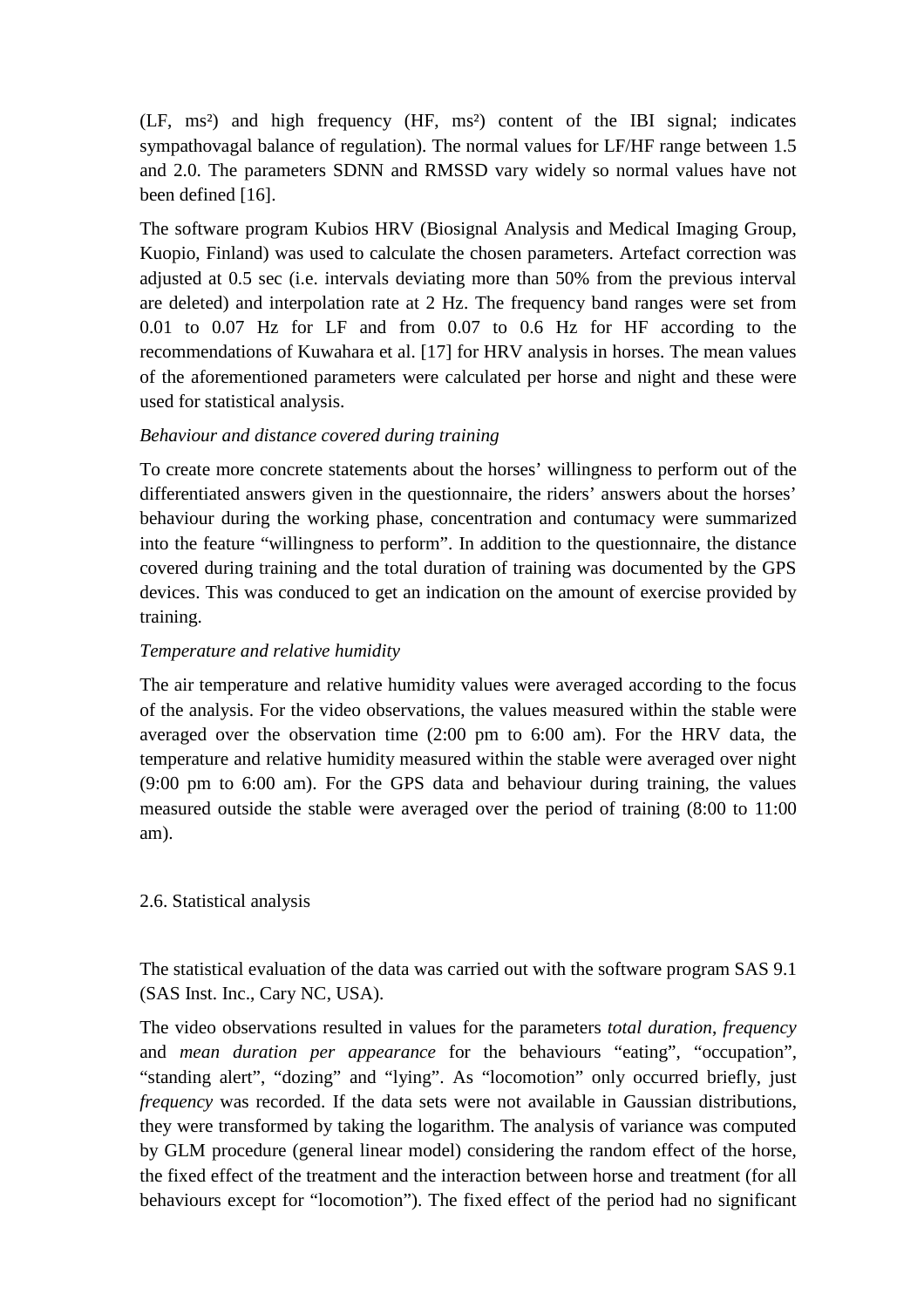influence on the variables and so was not included in the model. For the behaviour "locomotion", the random effect of the horse and the fixed effects of the period and of the treatment within the period were considered. The interaction between horse and treatment had no significant influence on the variable and so was not included in the model. For all the behaviours, temperature and relative humidity were taken into account as co-variables. In total, the video observations created 54 data sets (three days in three treatments for six horses).

The HRV was measured 180 times (6 horses on 30 days) in total and resulted in 131 analysable data sets (19 measurements in ST, 13 in GT and 17 in NT could not be analysed because of technical problems). To create a Gaussian distribution, the logarithm was taken of the SDNN data. For the parameters RMSSD and LF/HF, the logarithm was taken twice to generate Gaussian distributions. The GLM procedure was used utilising the same model described above for the video analysis (model for all the behaviours except for "locomotion"). The coefficient of correlation (Pearson productmoment correlation coefficient, r; procedure CORR PEARSON) was computed between SDNN, RMSSD, LF/HF, temperature and relative humidity.

The parameters "distance covered", "average speed" and "duration of training" were supposed to be measured 180 times (6 horses on 30 days). Because of the reasons mentioned in section 2.4 and technical problems, only 118 measurements could be analysed ( $ST = 38$ ,  $GT = 41$ ,  $NT = 39$ ; 4-9 measurements per horse and treatment). The logarithm was taken of all three data sets to create Gaussian distributions. Again, the GLM was computed utilising the model described for the video analysis above (model for all the behaviours except for "locomotion"). The coefficient of correlation (Pearson product-moment correlation coefficient, r; procedure CORR PEARSON) between distance, duration and average speed was computed.

Questioning the riders about the horses' willingness to perform was supposed to be carried out 180 times (6 horses on 30 days). Because of the reasons mentioned in section 2.4., only 123 questionnaires could be analysed ( $ST = 39$ ,  $GT = 42$ ,  $NT = 42$ ; 5-9 evaluations per horse and treatment). Because of the structure of the data (only five answer possibilities), only the frequency of answers were evaluated. The coefficient of correlation (Spearman's rank correlation coefficient, r; procedure CORR SPEARMAN) between the duration of training, distance covered, willingness to perform, urge to move, temperature and relative humidity was computed.

The significance level in all data sets was  $P \le 0.05$  and *P*-values between 0.05 and 0.1 were seen as tendencies (*t*-test). If not explicitly indicated, the first three days of the treatments were not taken into account. This was done to reduce the effect of the previous treatment on the present treatment.

#### **3. Results**

During the investigation, the air temperature within the stable (averaged between 2 pm and 6 am) varied between 18 and 28°C and the relative humidity varied between 53 and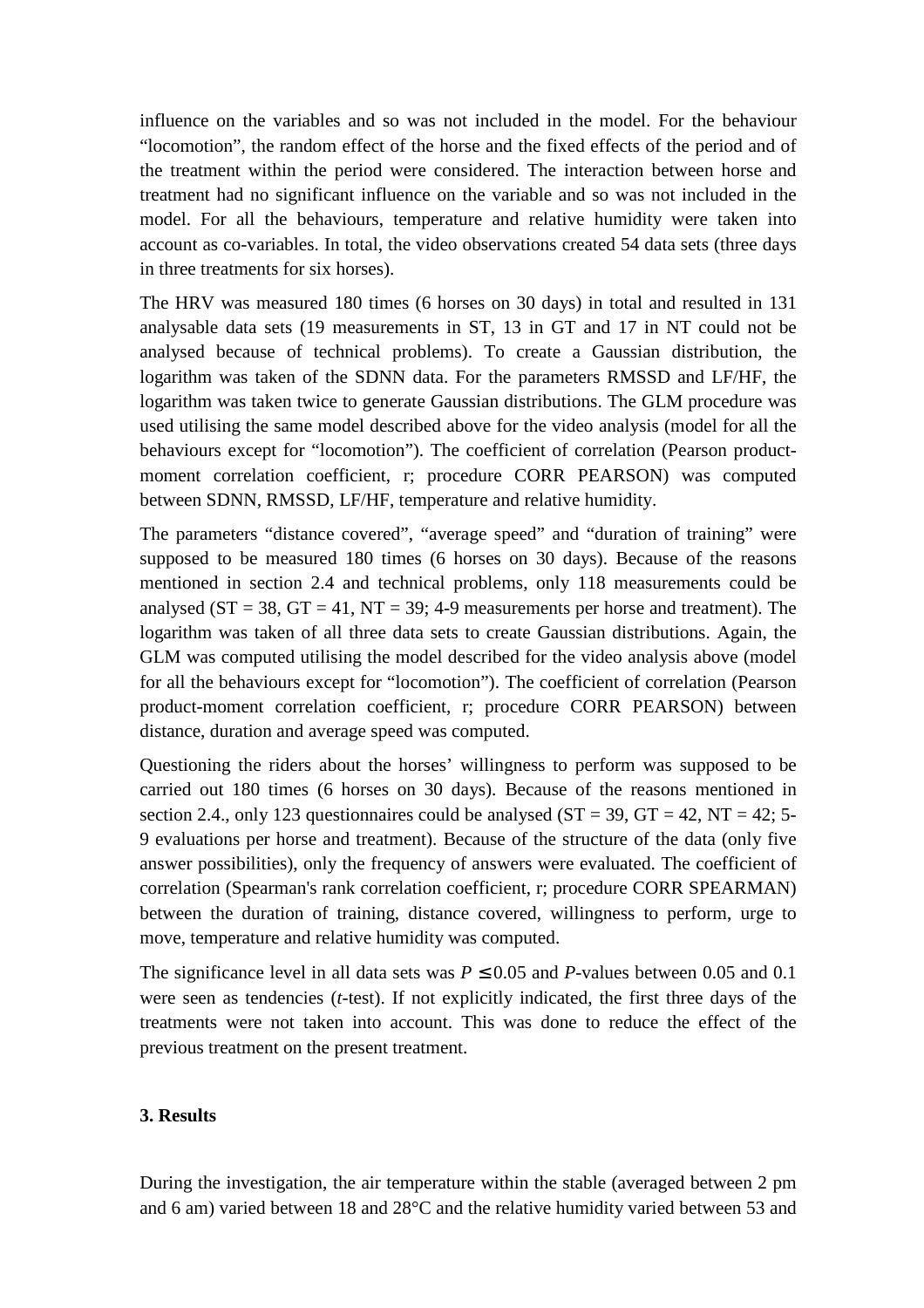67% (Period 1: 18-22°C and 53-63%. Period 2: 24-28°C and 57-63%. Period 3: 22- 28°C and 54-67%). Outside the stable, the temperature (averaged between 8 and 11 pm) varied between 12 and 29°C and the relative humidity varied between 51 and 88% (Period 1: 15-22°C and 51-88%. Period 2: 12-27°C and 58-80%. Period 3: 17-29°C and 54-85%).

#### 3.1. Behaviour in the stable

The individual horse had a significant influence  $(P < 0.05)$  on the parameters *total duration*, *frequency* and *mean duration* per appearance in all behaviours except for the *frequency* of "standing alert".

The *total duration* of the horses' behaviour in the stable during the daily observation time (2 pm to 6 am) is presented in Figure 2. The treatments resulted in significant differences in the time budgets. If turnout was allowed in groups (GT), the *total duration* of "occupation" was significantly shorter than with NT ( $P = 0.0037$ ). In the treatment ST, the *total duration* of this behaviour was between the other treatments without any significant difference. The behaviour "lying" was performed significantly longer in the treatment GT compared to NT ( $P = 0.0165$ ). The *total duration* of "lying" in ST was again between the other treatments without any significant difference. No significant differences could be found between the treatments in *total duration* of the behaviours "standing alert", "dozing" and "eating". The interaction between horse and treatment had a significant influence on "lying" and "standing alert" ( $P \le 0.05$ ). The *total duration* of the behaviours was not significantly influenced by either the temperature or relative humidity.

"Occupation" was observed significantly more *frequently* in NT than in GT (*P* = 0.0211) and "lying" was observed significantly more *frequently* in GT than in ST ( $P =$ 0.0239; Table 2). The *frequency* of the behaviour "lying" was significantly influenced by temperature ( $P = 0.0340$ ): the higher the temperature, the less frequently "lying" was performed. In "locomotion", the period had a significant influence on the *frequency* of appearance. It was performed most frequently during Period 3 (58.42 times). In Period 1, "locomotion" was performed significantly more frequently in NT (45.58 times) than in GT (25.57 times;  $P = 0.0195$ ), while the treatments did not differ significantly during the other periods. All the other behaviours did not show any significant differences in *frequency*. Figure 3 presents the development of the *frequency* of "locomotion". Between 2 and 8 pm, the *frequency* in GT varied to a considerably greater degree and was mostly lower than in ST and NT. From 8 pm onwards, "locomotion" decreased and hardly differed between the treatments. Between 5 and 6 am, "locomotion" increased again in all three treatments.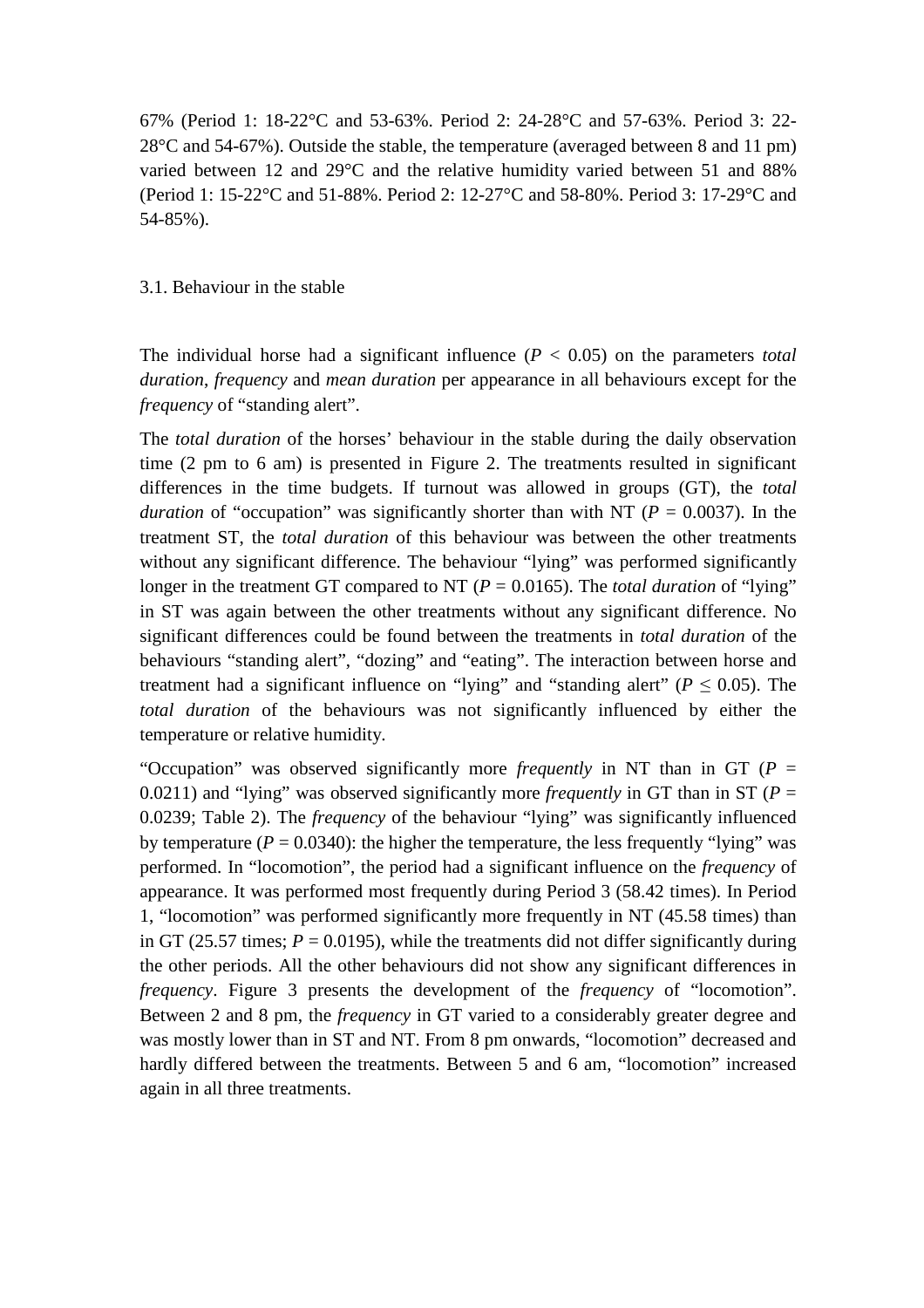

**Fig. 2.** Percentage of the behaviour patterns within the stall of the total observation time (16 hours: 2 pm to 6 am) subdivided according to treatment  $[NT = no$  turnout;  $ST =$ solitary turnout; GT = group turnout;  $n = 54$  (18 observations per treatment); a, b = least squares means within a behaviour with different letters are significantly different  $(P < 0.05)$ ].

|                  |             |    |                   |           | $\alpha$ occupation and Tying in the stable subdivided according to treatment. |      |
|------------------|-------------|----|-------------------|-----------|--------------------------------------------------------------------------------|------|
| <b>Behaviour</b> | Treatment n |    | Frequency         |           | <b>Mean Duration</b>                                                           |      |
|                  |             |    | <b>LSM</b>        | <b>SE</b> | <b>LSM</b>                                                                     | SE.  |
| occupation       | <b>ST</b>   | 18 | $22.45^{ab}$      | 1.23      | $11.82^a$                                                                      | 0.58 |
|                  | <b>GT</b>   | 18 | $20.69^{\rm a}$   | 1.20      | $11.26^a$                                                                      | 0.55 |
|                  | <b>NT</b>   | 18 | $24,59^b$         | 1.23      | $11.95^{\text{a}}$                                                             | 0.57 |
| lying            | <b>ST</b>   | 18 | 4.69 <sup>a</sup> | 0.24      | $30.46^a$                                                                      | 1.43 |
|                  | <b>GT</b>   | 18 | $5.48^{b}$        | 0.23      | $28.95^{\text{a}}$                                                             | 1.37 |
|                  | <b>NT</b>   | 18 | $4.94^{ab}$       | 0.23      | $27.78^{a}$                                                                    | 1.41 |

**Table 2:** *Frequency* and *mean duration* per appearance (minutes) of the behaviours "occupation" and "lying" in the stable subdivided according to treatment.

 $NT = no$  turnout.  $ST =$  solitary turnout.  $GT =$  group turnout.  $n =$  number of values.  $LSM =$  least squares means.  $SE =$  standard error. a, b = least squares means within a behaviour with different letters are significantly different ( $P < 0.05$ ).

The behaviours' *mean duration* per appearance did not differ significantly between the treatments (Table 2). "Lying" was significantly influenced by the relative humidity: the higher the relative humidity, the longer was the *mean duration* of "lying" ( $P = 0.0273$ ).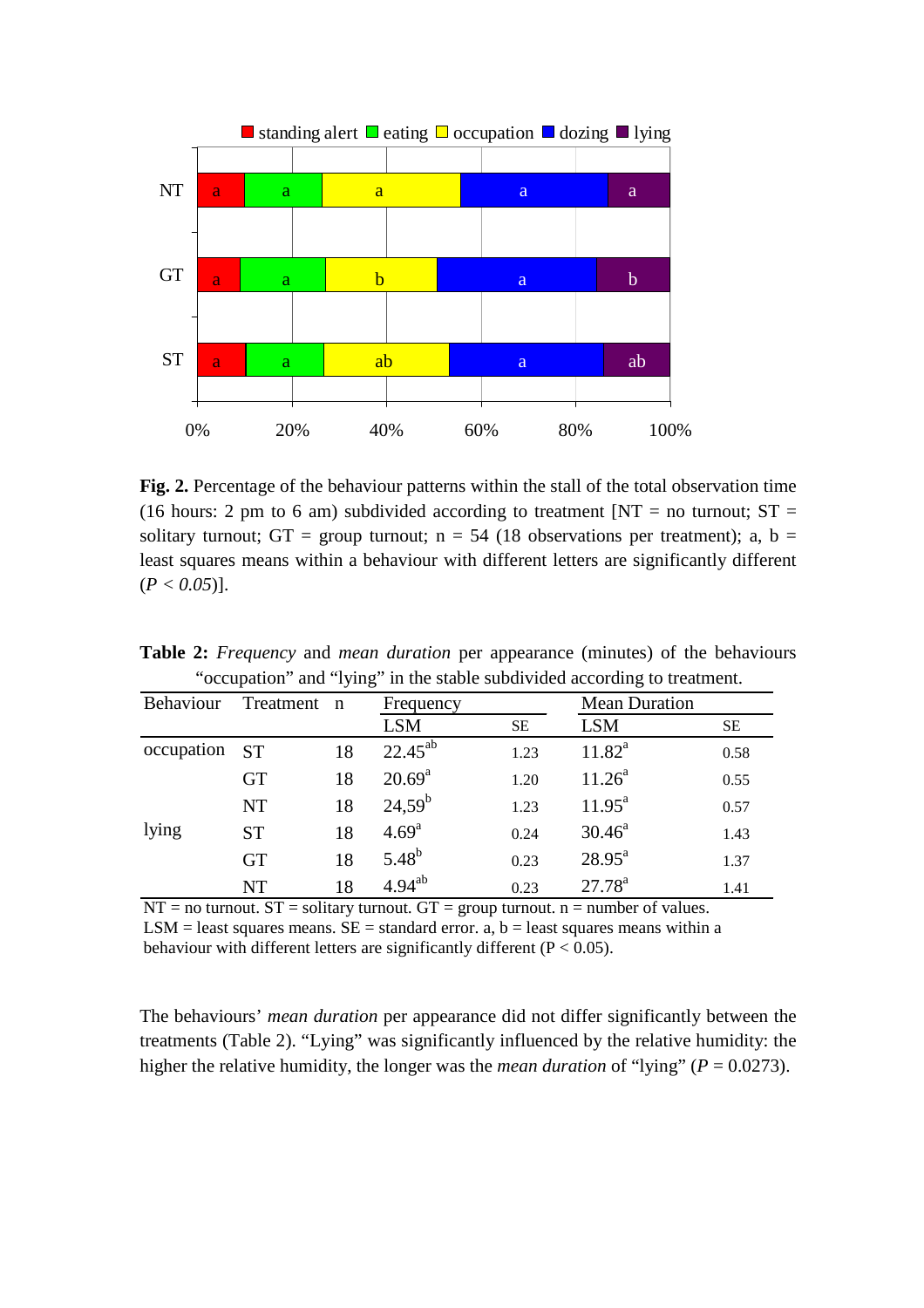

**Fig. 3.** Mean frequency of "locomotion" in the course of the observation time subdivided according to treatment.  $[NT = no$  turnout;  $ST =$  solitary turnout;  $GT =$  group turnout;  $n = 54$  (18 observation periods per treatment)]

#### 3.2. Heart rate variability (HRV)

The HRV analysis revealed differences in the degree of stress between the treatments (Figure 4). The treatments with turnout did not differ significantly in any of the three parameters (SDNN, RMSSD and LF/HF), and the values describing the greatest degree of stress were found when no turnout (NT) was allowed. The standard deviation of all inter-beat-intervals (SDNN) revealed a significantly lower value (indicating lower HRV and hence a greater degree of stress) in NT compared to turnout in groups (GT;  $P =$ 0.0466). The vagal regulatory activity (RMSSD) in the treatment NT tended to be lower (indicating a lower HRV) than in both treatments with turnout (ST:  $P = 0.0707$ ; GT: *P*  $= 0.0632$ ). The values of LF/HF ranged from 2.21 (GT) to 2.56 (NT) and did not show any significant differences. SDNN was significantly higher when the temperature was higher ( $P = 0.0254$ ), while the LF/HF was significantly higher when the relative humidity was higher ( $P = 0.0202$ ).

The individual horse had a significant influence on all parameters. H6 showed the lowest value for SDNN when solitary turnout (ST) was allowed (GT: *P* = 0.0062; NT:  $P = 0.0528$ ) and had showed considerably higher values in general for LF/HF (averaged by treatments: 4.91 - 5.05) compared to the other horses (0.34 - 3.45). The lowest values for LF/HF were found in H1 and H5 (0.34 - 1.48).

Figure 5 shows the development of the parameters during the course of the treatments. The lowest values for SDNN and RMSSD were found during Week 2 in the treatment without turnout (NT; Days 7-10 for SDNN and Days 6-9 for RMSSD). The values for LF/HF varied to a great extent in all three treatments.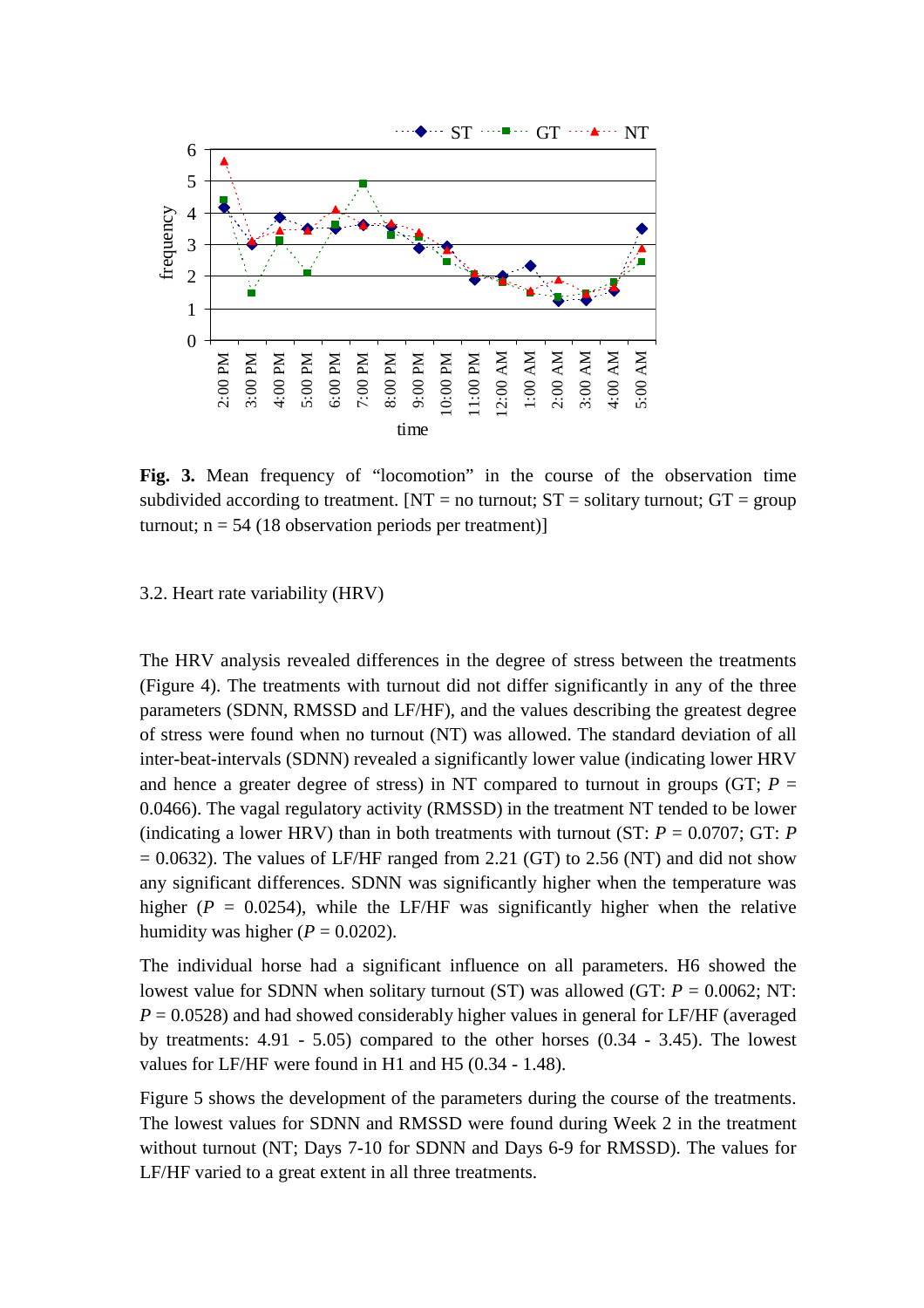Some other correlations were also found. The higher the temperature ( $r = 0.27$ ;  $P =$ 0.0089) and relative humidity ( $r = 0.33$ ;  $P = 0.0017$ ), the higher the LF/HF value was. The higher the value of SDNN, the higher the value of RMSSD was ( $r = 0.78$ ;  $P <$ 0.0001) and the higher the value of RMSSD, the lower the LF/HF was ( $r = -0.58$ ;  $P <$ 0.0001).



**Fig. 4.** Least squares means and standard errors of the HRV parameters SDNN (1), RMSSD (2) and LF/HF (3) subdivided according to treatment. [NT = no turnout;  $ST =$ solitary turnout; GT = group turnout;  $n = 90$  (ST = 27; GT = 34; NT = 29); n.s. = not significant;  $a,b =$  least squares means within a parameter with different letters are significantly different ( $P < 0.05$ ); (b) = least squares means differ tendencially ( $1 < P$ ) 0.05)]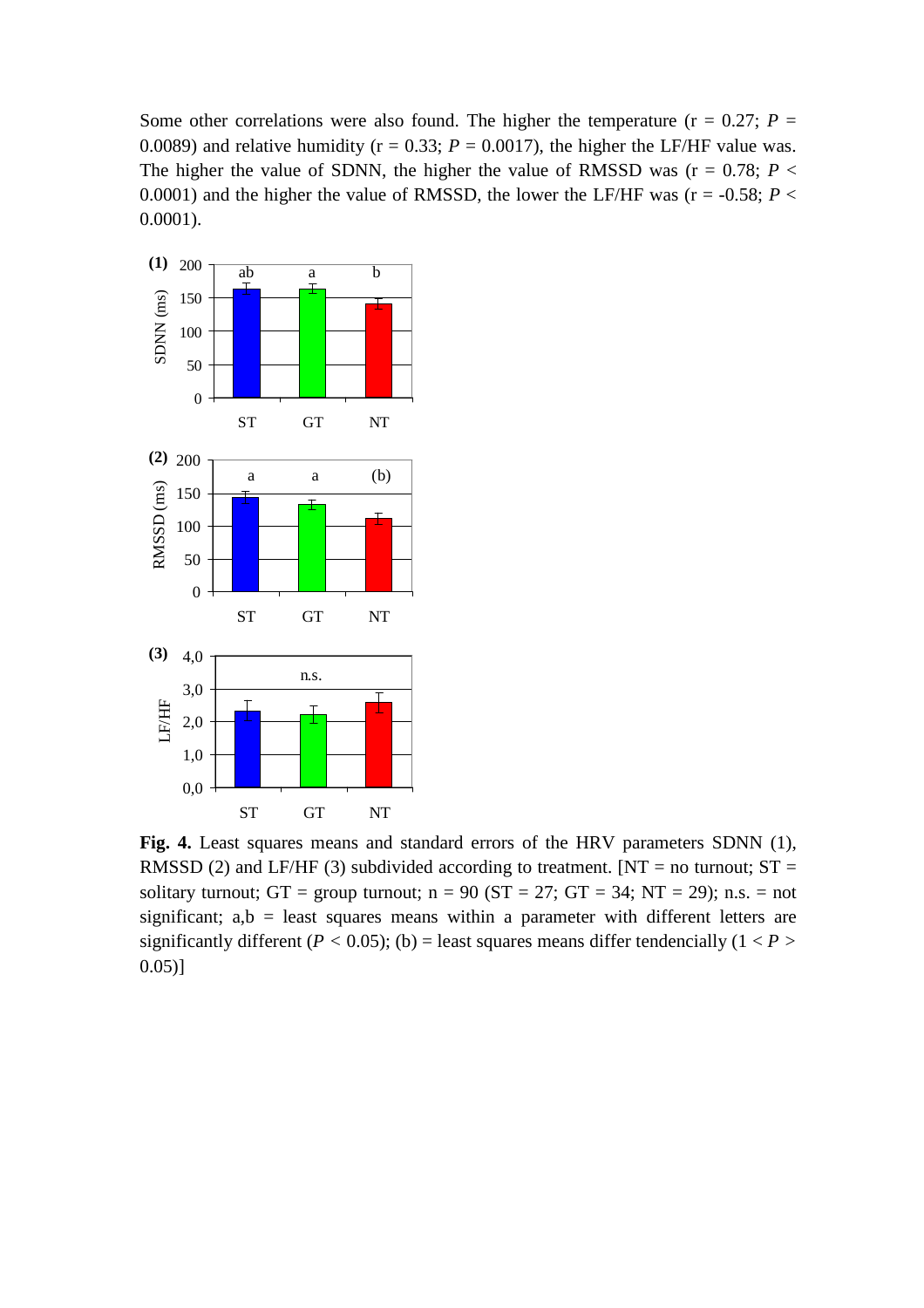

**Fig. 5.** Mean values of the HRV parameters SDNN (1), RMSSD (2) and LF/HF (3) on the individual days subdivided according to treatment.  $[ST =$  solitary turnout;  $GT =$ group turnout;  $NT = no$  turnout;  $n = 131$  (3-6 measurements per day and treatment)]

3.3. Behaviour and distance covered during training

In Table 3, the horses' willingness to perform, urge to move, the distance covered and the duration of training in the treatments is presented. The treatments were not significantly different in any of these parameters. The individual horse had a significant influence on the distance covered, the average speed and the duration of training ( $P <$ 0.01). When the temperature was lower, the average speed was higher ( $P = 0.0124$ ),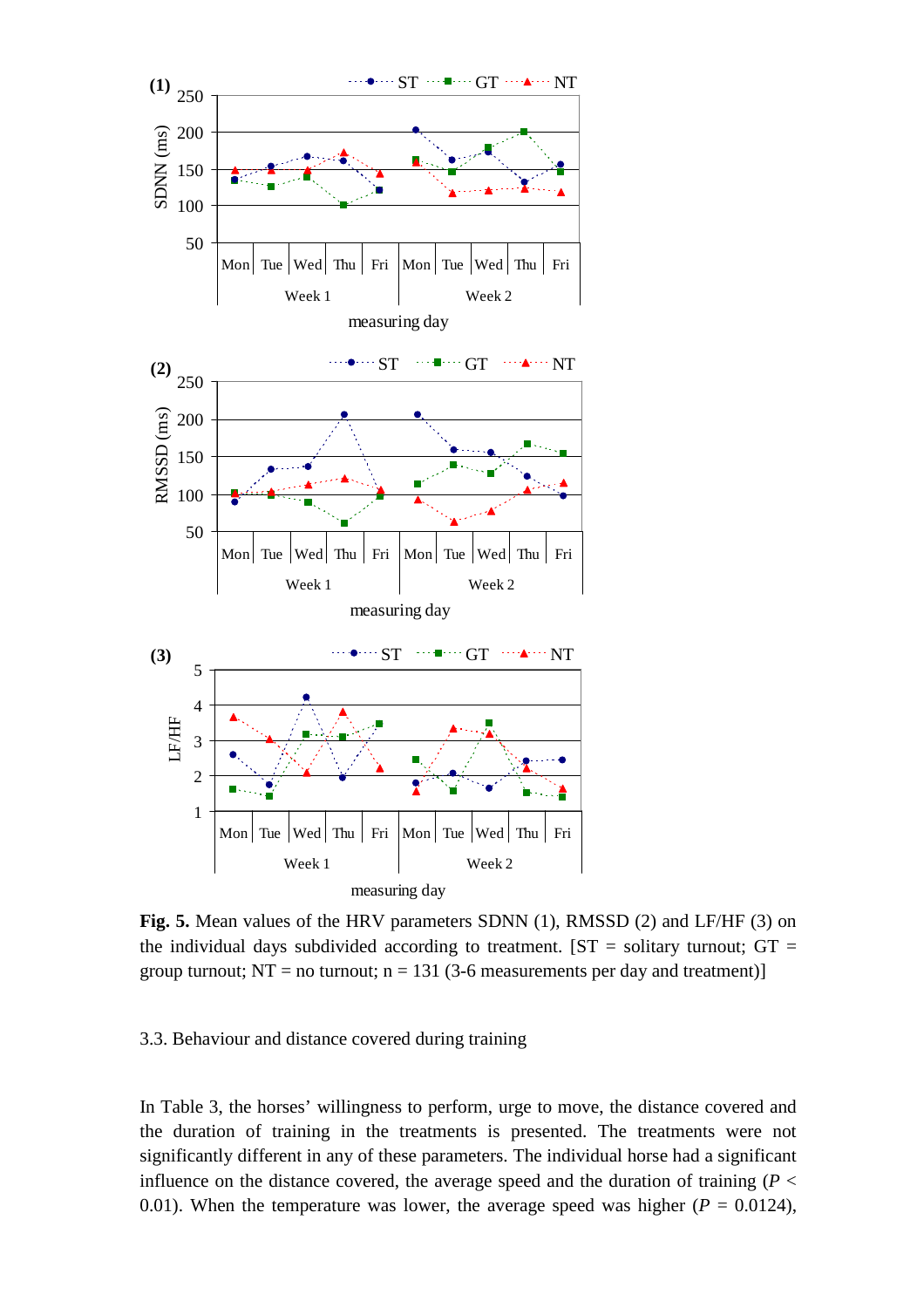while the distance covered and the duration of training were longer ( $P = 0.0015$  and  $P =$ 0.0486, respectively). When the relative humidity was lower, the distance covered was longer and the average speed was higher  $(P = 0.0273$  and  $P = 0.0091$ , respectively). The duration of training was longest in GT, a little shorter in NT and the shortest in ST. The distance covered was longest in GT and almost the same in ST and NT. The horses' willingness to perform was evaluated as being worst in the treatment NT. The scores in ST and GT hardly differed from each other. The urge to move was highest in the treatment GT; ST and NT hardly differed. The correlation analyses revealed a relationship between duration of training and distance covered  $(r = 0.74; P < 0.0001)$ and another between distance covered and average speed ( $r = 0.66$ ;  $P < 0.0001$ ). The willingness to perform was evaluated as being better when the duration of training was longer ( $r = -3.0$ ;  $P = 0.0058$ ). The urge to move tended to be higher when temperature was lower ( $r = -0.19$ ;  $P = 0.0840$ ).

**Table 3:** Means (M) and standard deviations (SD) of the behaviours "willingness to perform" and "urge to move" during training as well as the distance covered and duration of training subdivided according to treatment.

| Variable                               | n   | SТ    |           | GT    |      | <b>NT</b> |           |
|----------------------------------------|-----|-------|-----------|-------|------|-----------|-----------|
|                                        |     | M     | <b>SD</b> | Μ     | SD   | М         | <b>SD</b> |
| Willingness to Perform (Score) 86 2.82 |     |       | 0.79      | 2.80  | 0.85 | 3.01      | 0.76      |
| Urge to Move (Score)                   | 86  | 2.68  | 0.86      | 2.90  | 0.80 | 2.64      | 0.73      |
| Distance (km)                          | 82. | 4.28  | 2.13      | 4.69  | 2.05 | 4.30      | 1.88      |
| Duration (Minutes)                     | 82  | 33.21 | 12.84     | 39.59 | 1547 | 35.48     | 9.40      |

 $n =$  number of values.  $ST =$  solitary turnout.  $GT =$  group turnout.  $NT =$  no turnout. Score (willingness) to perform/urge to move):  $1 = \text{very good/very low}, 2 = \text{rather good/rather low}, 3 = \text{normal}, 4 =$ rather bad/rather high,  $5 = \text{very bad/very high.}$ 

Regarding the individual horses, sporadic relationships were found. The urge to move was higher when temperature was lower in H3 ( $r = -0.57$ ;  $P = 0.0205$ ) and H5 ( $r = -$ 0.47;  $P = 0.0492$ ). When the relative humidity was higher, the urge to move was higher in H4 (r = 0.50; *P* = 0.0566), H5 (r = 0.64; *P* = 0.0043) and H6 (r = 0.51; *P* = 0.0722). H4 also had a lower average speed when the relative humidity was higher ( $r = 0.72$ ;  $P =$ 0.0023). H1 showed better willingness to perform when the urge to move was lower (r  $= 0.58$ ;  $P = 0.0489$ ).

#### **4. Discussion**

#### 4.1. Behaviour in the stable

The *total duration* of the observed behaviours (Fig. 2) show that the horses spent most of their time in the stall "standing alert", "standing occupied" or "dozing". In the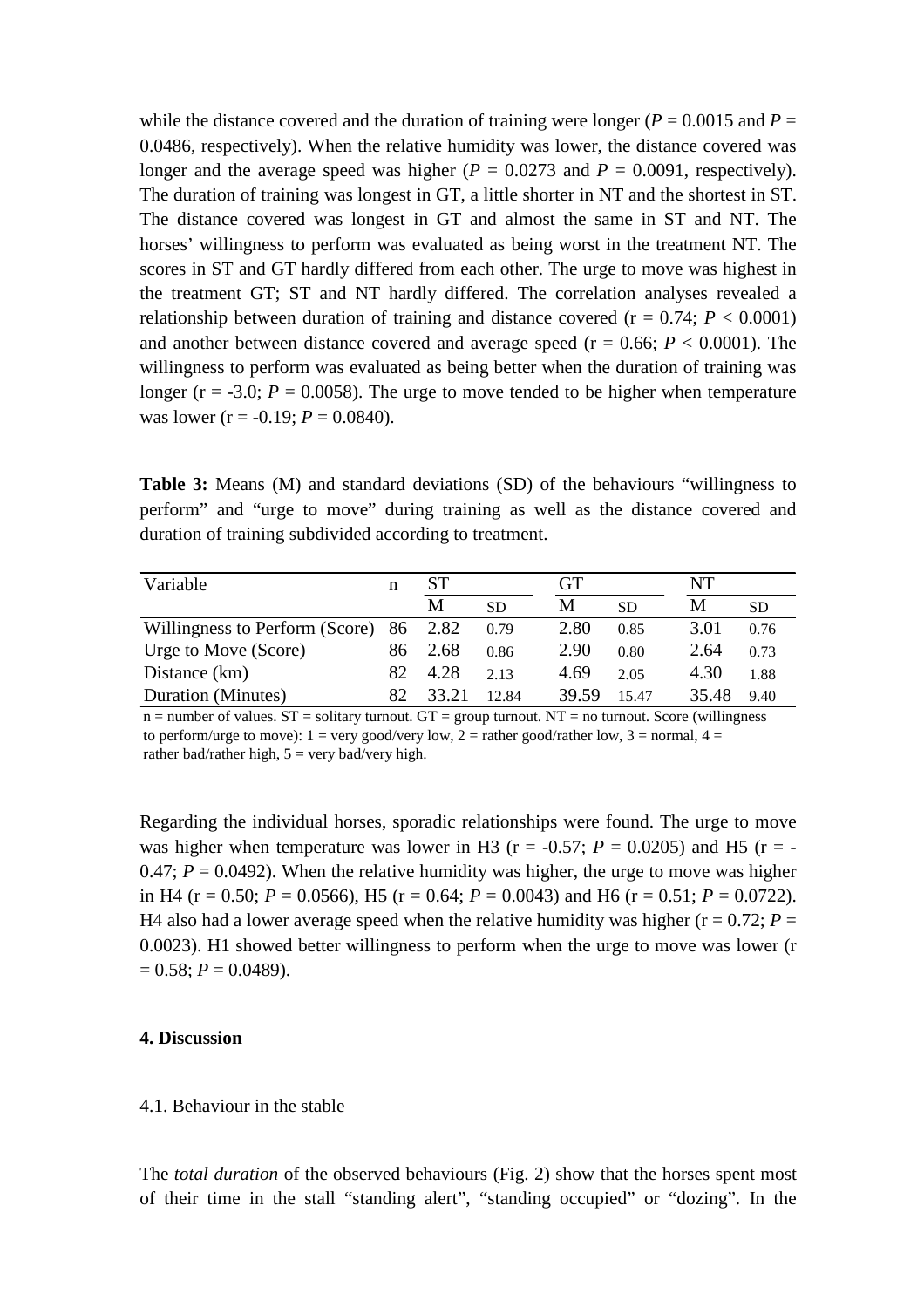present study, these behaviours were performed 66 to 71% of the observation time. Similar results have been documented in earlier studies [1, 18, 19]. The absolute time spent "lying" (2.1 to 2.5 hours) matches the findings of Littlejohn and Munro [20] and is a little less than the results of Kiley-Worthington [2] and Werhahn et al. [21]. This might have been caused by the selected observation time as the horses sometimes showed periods of "lying" after 6 am. The *total duration* of "lying" and "occupation" was influenced by the treatment. These behaviours seem to be complementary. The more "lying" was performed, the less "occupation" was observed and vice versa. The shortest time "lying" and the longest time "occupation" were observed in the treatment NT. In group housing, Caanitz et al. [22] also observed less lying in non-exercised horses compared to exercised horses and interpreted this finding as compensating for the energy expended during exercise. In the present study, the lack of exercise on pasture in the treatment NT might have caused the decreased time spent "lying". The time spent "occupied" might have been increased because the horses were not able to graze and occupy themselves in general on pasture and hence were more occupied in the stall. They also might have ingested more straw as they were not able to graze. Heleski et al. [23] observed more time spent lying in weanlings housed in single stalls than in group-housing systems. It was supposed that this observation was caused by a lack of activity and/or boredom in single housing on the one hand and by more privacy to rest (especially in low-ranking animals) on the other.

As the prevention of exercise leads to unspent energy and therefore to more restlessness [24, 25], it was expected that the horses would perform more "locomotion" in the treatment without turnout. This was only observed within Period 1. Generally, most "locomotion" was shown in Period 3 of the investigation. Although the temperature in Periods 2 and 3 was higher than in Period 1, a clear interpretation of this observation is not possible from the data at hand. The development of locomotion during the course of the observation time decreased considerably in all three treatments from 8 pm on (Fig. 3). Around that time, regular business in the stable and the whole yard was finished. Additionally, the horses had finished their hay and so resting behaviour might have gained in importance. Around 5.30 am, morning business started in the yard which might have led to the increase of locomotion as the horses were waiting for their feed.

In an earlier study [21], a more restless behaviour was observed in horses when no turnout was allowed. This was revealed by more frequent changes between the behaviours and more frequent aggression against the neighbouring horses. In the present investigation, this reaction was also expected but not found in the analysis of the behaviour in the stable, though a marginal effect was found in the day-to-day handling of the horses.

#### 4.2. Heart rate variability (HRV)

Provided that certain conditions are maintained (e.g. measurements of the same duration, at the same time of day, in a similar state of activity; well documented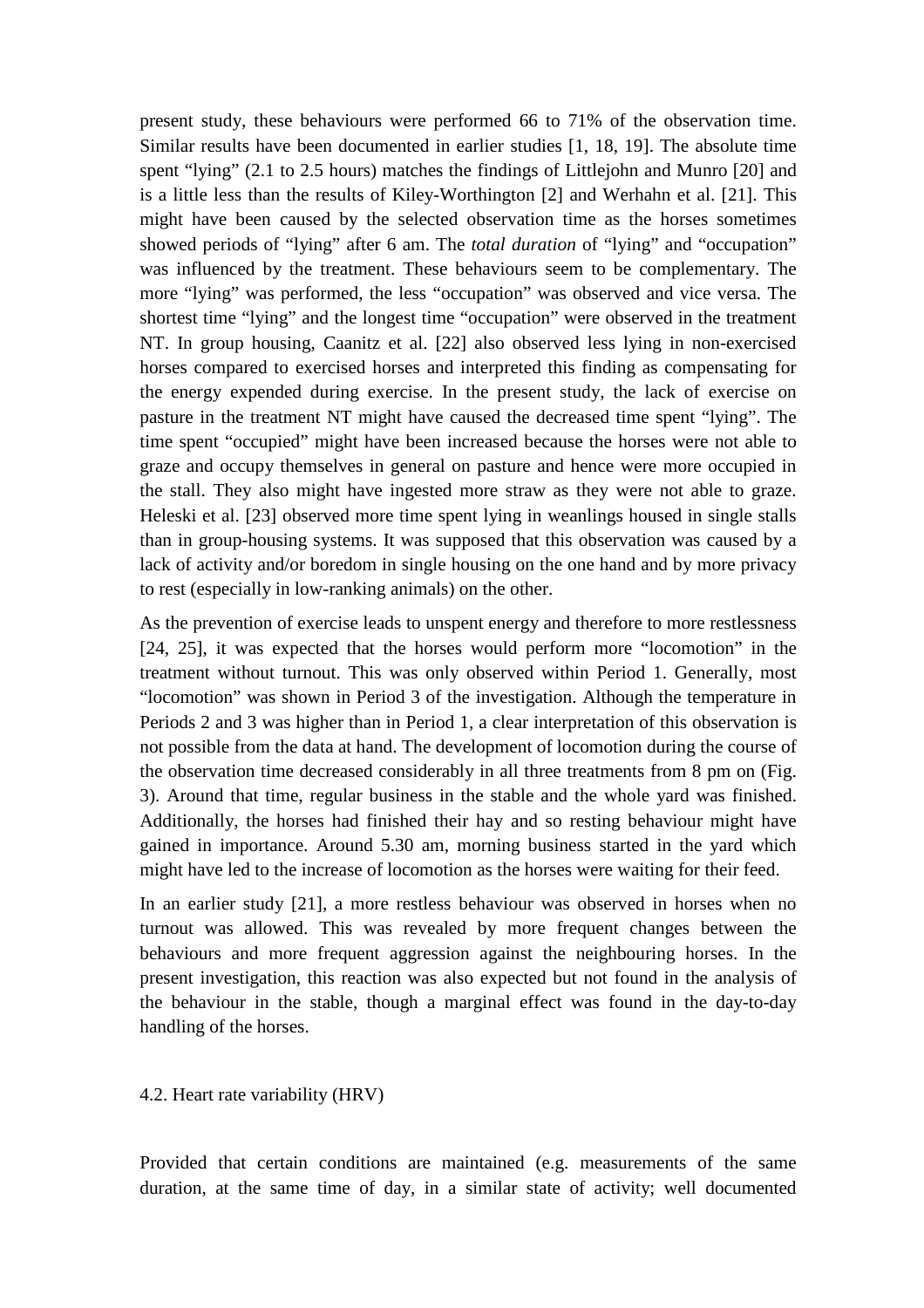correction of artefacts), the analysis of HRV in horses is evaluated as to be a sensitive measure of both physical and emotional stress responses [11, 26]. As these conditions were considered in the present study the results are seen as reliable. However, the measurements only give information about changes in the degree of stress within the experiment. As basal values in horses contain large inter-individual variations the results do not allow a safe evaluation of the absolute level of stress in the individuals [12, 27, 28].

The HRV analysis in the present study revealed a stressing effect of the prevention of free exercise. All three parameters (SDNN, RMSSD, LF/HF) indicated a lower HRV (i.e. decreased vagal regulatory activity) and therefore a greater degree of stress in the treatment NT compared to the other treatments on average (Fig. 4). This result matches the findings of Hoffmann [29], who showed that the degree of stress in horses goes down when additional exercise (turnout on pasture or in a horse walker) is offered. Considering that free-ranging horses spend up to 16 hours a day foraging, which happens predominantly at a walking pace [1, 2], this result demonstrates the importance of free exercise for horses.

The available data only permits speculation about the deviations found in the individual horses. According to the literature, external influences like age, sex, genotype, temperament, nutritional status, climate, (cardiac) disease, etc. have an effect on the regulation of cardiac activity [11, 16]. At a younger age, HRV is generally greater. This might have been a reason for the low LF/HF in H1 and H5 as they were the youngest horses in the group.

Extreme weather conditions (high temperature and relative humidity) caused a higher degree of stress on average. This result matches the findings of Berger et al. [30] and Mayes and Duncan [31], who found that high temperature and insects led to more restlessness and therefore to more stress. However, in the present study these relationships varied to such a great extent in the individual horses that no clear interpretation was possible. Great inter-individual differences were also found in earlier studies in horses which match the large ranges of the analysed values found in the present results [11, 12, 27, 28, 29].

The SDNN and RMSSD values in NT were lower in the second than in the first week (in the second week also lower than ST and GT), which might indicate that the degree of stress increases the longer free exercise is prevented (Fig. 5). These values tended to increase towards the end of the treatment in GT. No clear trend is visible for the parameter LF/HF during the course of the treatments. Particularly high or low values in all parameters on particular days were predominantly caused by outliers in individual horses, which cannot be explained by the available data.

Visser et al. [13, 32] found a relationship between temperament and HRV. In fact, horses characterised as highly responsive to changes in the environment had a lower HRV. Although Visser et al. [13, 32] measured HRV *during* the experimental situation and not at rest (as in the present study), their findings have been proved by the present study at least in tendency. For example, H2 was described as being little sensitive to changes in the environment and steady in behaviour and performance. The highest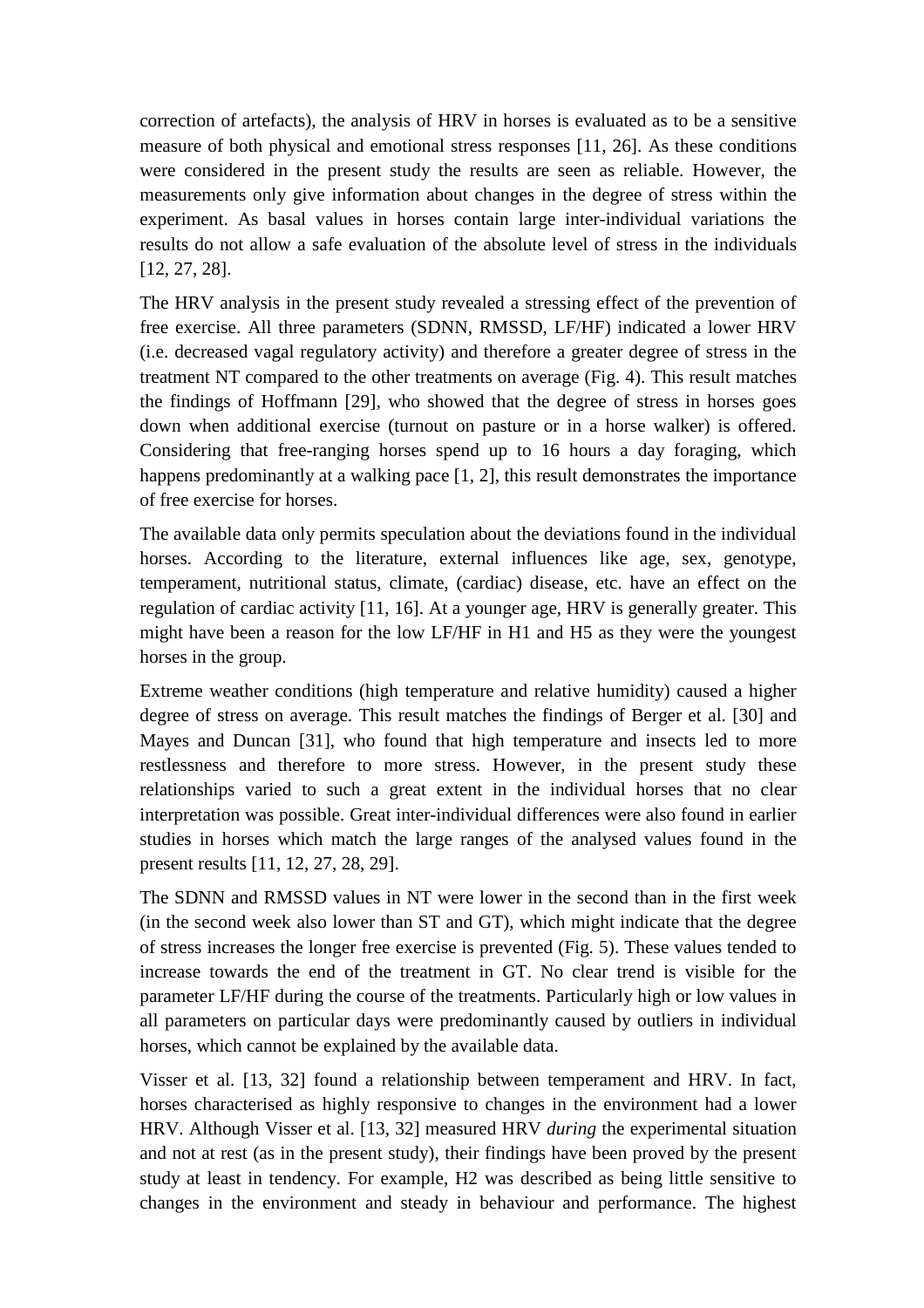HRV was measured in this horse compared to the other horses. The lowest HRV was measured in H4. This horse was considered to have a rather phlegmatic character but sometimes it reacted very intensely to specific changes in its environment.

#### 4.3. Behaviour during training

As the horses showed very individual reactions, the treatment did not influence the horses' behaviour during training in any clear direction. As there are many factors influencing the behaviour during training and the evaluation by the riders is not quite objective, two explanations are supposable for this observation. On the one hand, it is possible that the treatment really did not influence the behaviour. On the other hand it is imaginable, that changes in the behaviour might not have been revealed clear enough by the recorded parameters. The average willingness to perform was slightly lower in NT than in the treatments with turnout. This result proves that free exercise has positive physical and mental effects in the horse [33]. A horse's good ability to move is the prerequisite for athletic use [33, 34]. Rivera et al. [35] also observed that young horses kept on pasture acclimatise easier to training and the use of equipment than horses housed in a stable. This observation was traced back to the fact that horses on pasture train their ability to adapt to new situations better than horses in a low-stimulus environment like a stable. The housed horses in the investigation of Rivera et al. [35] also showed more activity, such as jumping and bucking (these behaviour patterns are called "contumacy" in the present study), which was predicted by Hogan et al. [25] as being the result of unspent energy due to stabling. The horses' contumacy in this study led to a worse evaluation of willingness to perform as it was part of this parameter. The results therefore confirm the findings of Rivera et al. [35] and Hogan et al. [25] that a lack of free exercise has rather a negative effect on training.

Besides the risk of injury, free exercise is feared to decrease motivation for locomotion and so for training. In contrast, the present study revealed the highest urge to move in the treatment GT, which might have been caused by a better mental balance as a consequence of free exercise and social contact [33]. The duration and distance covered during training is dependent to a great extent on the rider and his/her conception of training. The willingness to perform was evaluated as being better when the duration of training was longer. This result disagrees with the results of Werhahn et al. [19] and Rivera et al. [35], who found that the training session was prolonged when the horses behaved restlessly and/or agitatedly. The riders in the present study had quite a tight time schedule for training all the horses they were responsible for and at times this led to a reduction in the length of the individual training sessions. Possibly, the evaluations of the willingness to perform were better when the duration of training was longer, because when the riders spent more time with one horse they were able to deal with the individual in greater detail, which might have led to better performance.

The sporadic correlations found in the individual horses (Section 3.3) provide indications about the temperament of the horses in some cases. H1, for example, was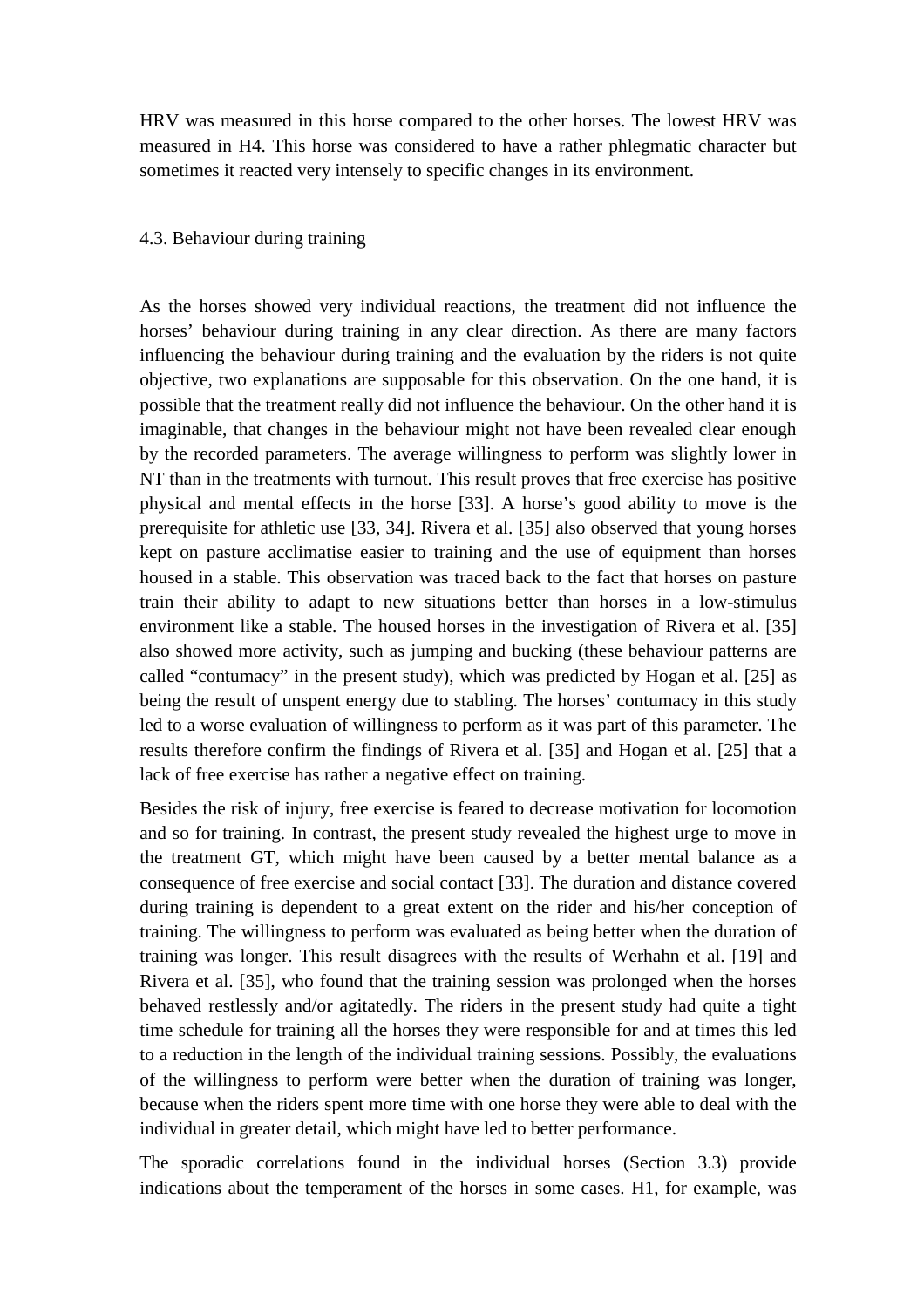found to be easily excitable and had a great urge to move during training and turnout. This horse's willingness to perform was evaluated as being better when the urge to move was lower. H4 had a completely different reaction. This horse had a more phlegmatic character with a low urge to move, which was rather increased – leading to a better evaluation – when the relative humidity was higher. This might have been due to the fact that the relative humidity tended to be higher when the temperature was lower. The causes and effects of these relationships are obviously very individual and could not be clarified conclusively within this study.

#### **5. Conclusions**

In conclusion, this study shows that allowing or not allowing free exercise and its configuration (solitary or in groups of two) affects horses' behaviour in the stable and during training and also their degree of stress. The prevention of free exercise resulted in less lying and more occupation, which was interpreted as being a decreased demand for rest and as balancing the lack of occupation on pasture. When no turnout was allowed, all three HRV parameters at rest were lower indicating a higher degree of stress in this treatment. High temperature and relative humidity also caused higher values for LF/HF indicating the presence of stress. Group turnout resulted in the lowest degree of stress but the difference was only significant in SDNN compared to no turnout. The evaluation of training was best when turnout was allowed in groups but the evaluation did not differ significantly between the treatments.

Housing horses in single stalls restricts natural behaviour to a great extent. The present study demonstrates that management practices affect horses' behaviour and degree of stress during the whole day. Stress is supposed to be minimised to improve animal welfare in a housing system. Allowing free exercise and social interactions are invaluable tools to achieve this aim in horses and so should be facilitated by every horse keeper.

#### **Acknowledgements**

The authors would like to sincerely thank Niels von Hirschheydt, his team and the owners of the horses for enabling the experimental work to be done.

#### **References**

[1] Duncan P. Time-budgets of Camargue horses. Behaviour 1980;72:26-49.

[2] Kiley-Worthington M. The behavior of horses in relation to management and training: towards ethologically sound environments. J Equine Vet Sci (USA) 1990;10:62-71.

[3] Berger J. Organizational systems and dominance in feral horses in the Grand Canyon. Behav Ecol Sociobiol 1977;2:131-46.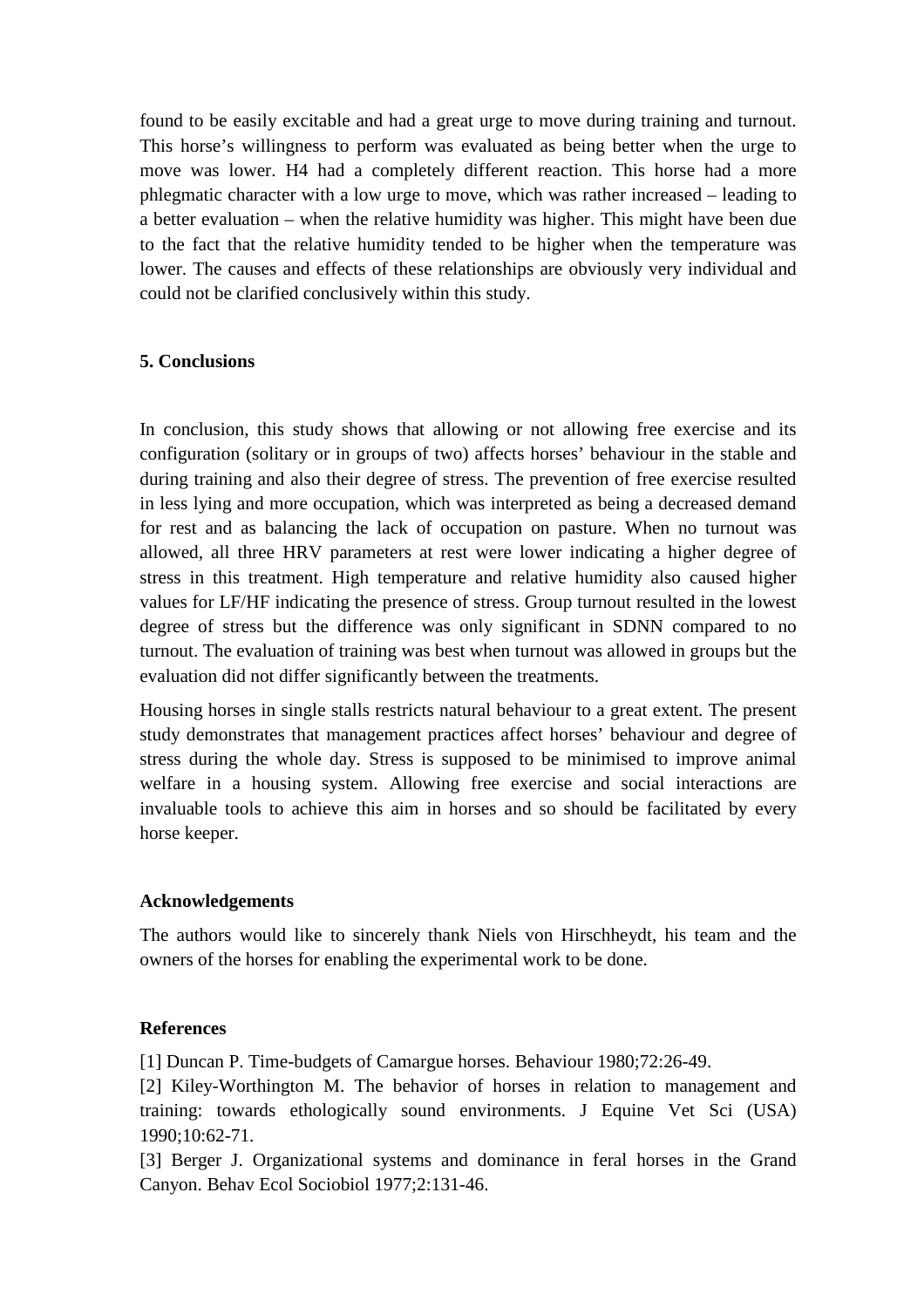[4] Keiper RR. Social organization of feral ponies. Proc Penn Acad Sci 1976;50:69-70.

[5] Houpt KA. Domestic Animal Behaviour for Veterinarians and Animal Scientists. Ames, Iowa, USA: Blackwell Publishing Professional; 2005.

[6] McGreevy PD, French NP, Nicol CJ. The prevalence of abnormal behaviours in dressage, eventing and endurance horses in relation to stabling. Vet Rec 1995;137:36-7.

[7] Christensen JW, Ladewig J, Søndergaard E, Malmkvist J. Effects of individual versus group stabling on social behaviour in domestic stallions. Appl Anim Behav Sci 2002;75:233-48.

[8] Houpt KA, McDonnell SM. Equine stereotypies. Comp Cont Educ Pract Vet 1993;15:1265-72.

[9] Fraser D. Understanding animal welfare. Acta Veterinaria Scandinavica 2008;50:1- 7.

[10] Broom DM. Animal welfare: concepts and measurement. J Anim Sci 1991;69:4167-75.

[11] Borell Ev, Langbein J, Després G, Hansen S, Leterrier C, Marchant-Forde J et al. Heart rate variability as a measure of automatic regulation of cardiac activity for assessing stress and welfare in farm animals - A review. Physiol Behav 2007;92:293- 316.

[12] Rietmann TR, Stauffacher M, Bernasconi P, Auer JA, Weishaupt MA. The association between heart rate, heart rate variability, endocrine and behavioural pain measures in horses suffering from laminitis. J Vet Med A Physiol Pathol Clin Med 2004;51:218-25.

[13] Visser EK, Van Reenen CG, Van der Werf JTN, Schilder MBH, Knaap JH, Barneveld A et al. Heart rate and heart rate variability during a novel object test and handling test in young horses. Physiol Behav 2002;76:289-96.

[14] Nagy K, Bodó G, Bárdos G, Harnos A, Kabai P. The effect of a feeding stress-test on the behaviour and heart rate variability of control and crib-biting horses (with or without inhibition). Appl Anim Behav Sci 2009;121:140-7.

[15] BMELV. Leitlinien zur Beurteilung von Pferdehaltungen unter Tierschutzgesichtspunkten [Guidelines on evaluating housing systems for horses with respect to animal welfare]. Edited by the Bundesministerium für Ernährung Landwirtschaft und Verbraucherschutz [German Ministry for Nutrition, Agriculture and Consumer Protection. Protection. 2009.

http://www.bmelv.de/SharedDocs/Downloads/Landwirtschaft/Tier/Tierschutz/Gutachte nLeitlinien/HaltungPferde.pdf?\_\_blob=publicationFile (access date: 15/05/2010)

[16] Task Force. Task Force of the European Society of Cardiology and North American Society of Pacing and Electrophysiology. Heart rate variability: standards of measurement, physiological interpretation, and clinical use. Eur Heart J 1996;17:354- 81.

[17] Kuwahara M, Hashimoto S, Ishii K, Yagi Y, Hada T, Hiraga A et al. Assessment of autonomic nervous function by power spectral analysis of heart rate variability in the horse. J Autonom Nerv Syst 1996;60:43-8.

[18] Ruckebusch Y. The revalence of drowsiness in the circadian cycle of farm animals. Anim Behav 1972;20:637-43.